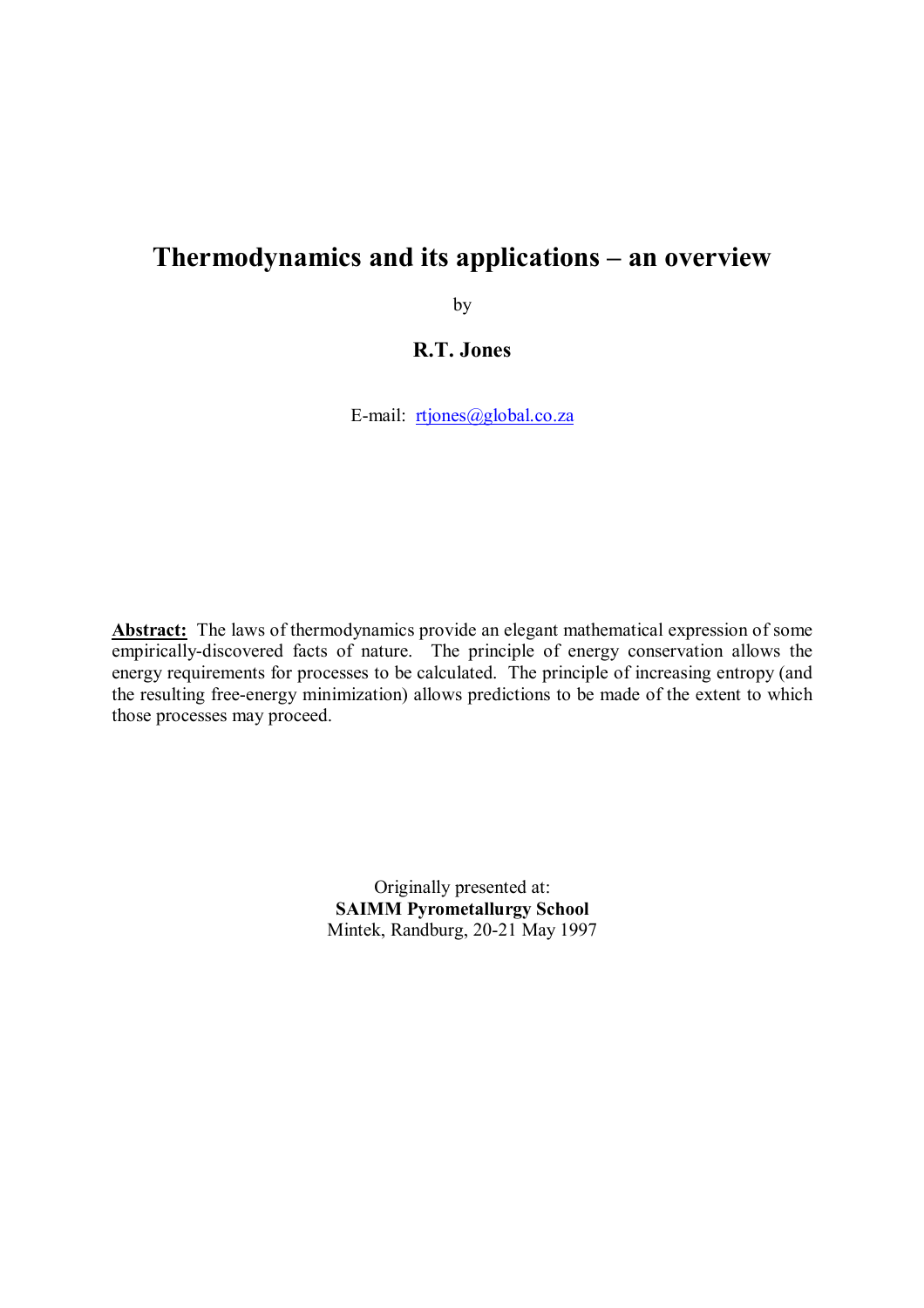# **1 INTRODUCTION**

Pyrometallurgy, by its very nature, involves high temperatures and the application of energy to materials. For this reason, the study of thermodynamics is one of the most important fundamentals of the subject.

### **1.1 What is thermodynamics?**

Thermodynamics is a collection of useful mathematical relations between quantities, every one of which is independently measurable. Although thermodynamics tells us nothing whatsoever of the microscopic explanation of macroscopic changes, it is useful because it can be used to quantify many unknowns. Thermodynamics is useful precisely because some quantities are easier to measure than others.

The laws of thermodynamics provide an elegant mathematical expression of some empirically-discovered facts of nature. The principle of energy conservation allows the energy requirements for processes to be calculated. The principle of increasing entropy (and the resulting free-energy minimization) allows predictions to be made of the extent to which those processes may proceed.

Thermodynamics deals with some very abstract quantities, and makes deductions using mathematical relations. In this, it is a little like mathematics itself, which, according to Bertrand Russell, is a domain where you never know a) what you're talking about, nor b) whether what you're saying is true. However, thermodynamics is trusted as a reliable source of information about the real world, precisely because it has delivered the goods in the past. Its ultimate justification is that it works.

Confusion in thermodynamics can easily result if terms are not properly defined. There is no room for the loose use of words in this subject.

### **1.2 Energy or Heat**

Many books on thermodynamics contain vague and strange statements, such as 'heat flows', or 'heat is a form of energy', or 'heat is energy in transit', or it is 'energy at a boundary', or it is 'the process', or 'the mechanism by which energy is transferred'. Work is 'being done' or is 'being transformed into heat'. Heat and work, these 'two illegitimate troublemakers', in the words of Barrow<sup>1</sup>, do not provide a proper base on which to build thermodynamics.

Heat and work seem to float between the system we deal with and its surroundings. They are not properties of the system we are dealing with, or of any other system. The quantities *q* and *w* (to be defined later) should not be mixed with actual properties like energy and heat capacity.

In contrast to heat and work, energy is a well-defined property. It has its origin in the ideas of the potential and kinetic energy of simple mechanical systems. Experiments such as Joule's 'mechanical equivalent of heat' let us extend the concept, and definition, to include thermal energy. Then, using the idea of the conservation of energy, changes in the energy of a chemical system of any complexity can be dealt with.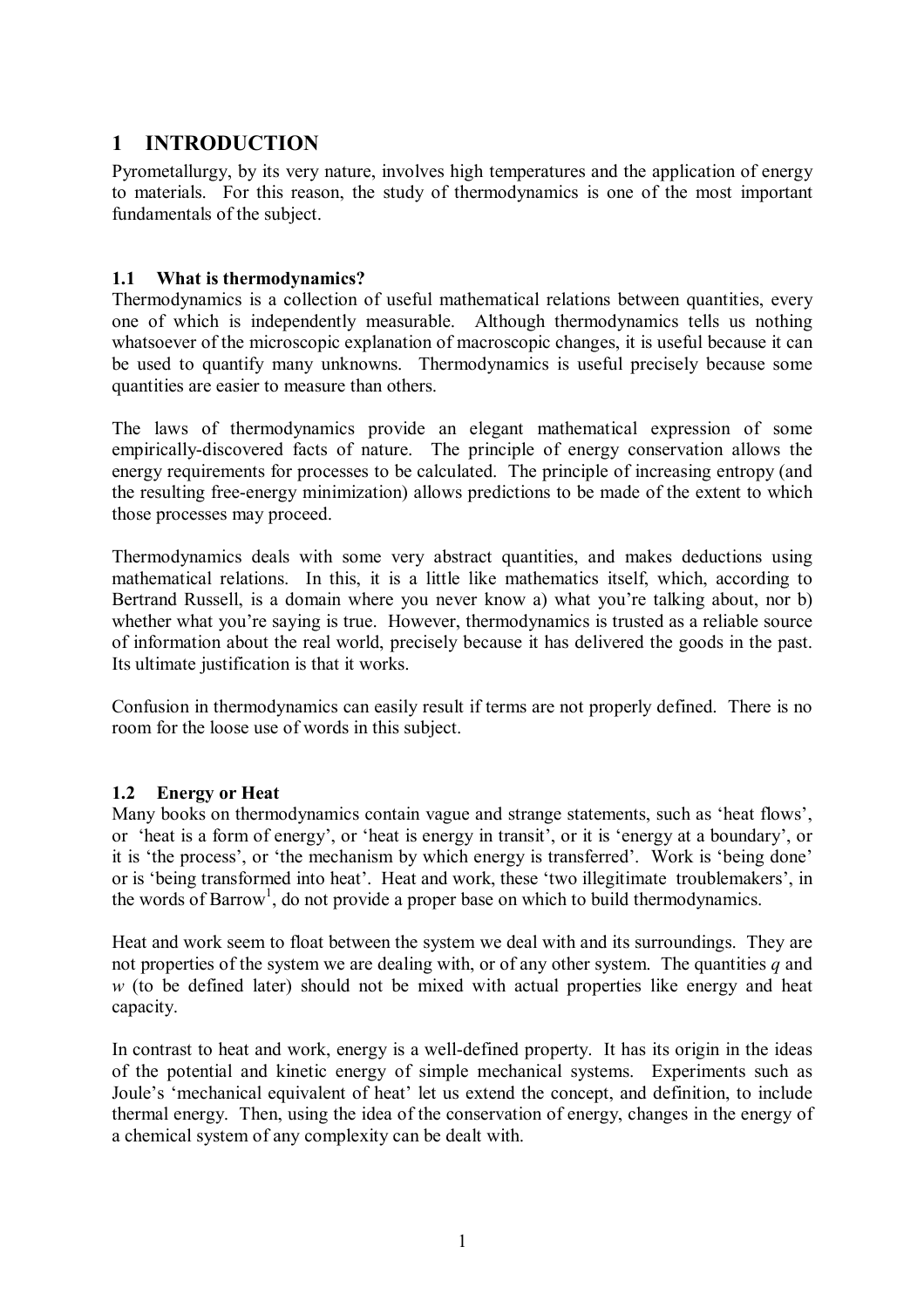A niche can, however, be found for the action terms 'heating' and 'doing work'. They can be used to indicate that the process by which the energy of the system changes is accompanied by a change in the thermal or the mechanical surroundings.

According to Barrow<sup>1</sup>, our attachment to 'heat' stems from the caloric theory of the 18th and 19th centuries. That theory held that heat was a manifestation of a material called 'caloric'. This material flowed in and out of objects when the temperature changed. Studies such as those of Mayer, Thompson, and Joule showed that caloric could be created or destroyed and, therefore, that heat was not one of the substances of the material world. The 'caloric period' had come to an end. By continuing to use 'heat', we remain tied to the myths of the past. It is time to give up this awkward remnant and to continue building thermodynamics on the sound foundation of 'energy' alone.

# **2 STATE FUNCTIONS (THE BUILDING BLOCKS)**

State functions are quantities whose values depend only on their current state, not on how they got to that state. Height above mean sea level is an example of this. It is not necessary to know anything about the path followed to a particular point, as long as one can measure the altitude at the destination. Obviously, the distance covered or the work expended on the journey depend very much on the route chosen and the mode of transport.

For the calculation of state functions, it is possible to use an imaginary route to get to the destination, without changing the final answer. While processes are physical, and occur generally as a series of non-equilibrium stages, paths (used for purposes of convenient calculation) are mathematical abstractions. Fortunately, enthalpy (*H*), entropy (*S*), and Gibbs free energy (*G*) are all state functions.

All good introductions to thermodynamics show the functional dependence of enthalpy, entropy, and Gibbs free energy (of a particular substance) on variables such as temperature and pressure. These thermodynamic functions may be expressed in terms of other variables, such as volume, for example, using straightforward mathematical transformations. However, the state variables that are of primary interest to pyrometallurgists are temperature and pressure.

$$
H = H(T, P) \tag{1}
$$

$$
S = S(T, P) \tag{2}
$$

$$
G = G(T, P) \tag{3}
$$

It is accepted for now that the functions *H*, *S*, and *G* are clearly defined, and that known values for these functions exist or can be measured.

An equation of state (such as  $PV = nRT$  for an ideal gas) is used to calculate the interrelation between the measurable properties *P*, *V*, and *T*.

Most processes of interest to pyrometallurgists can be idealized as operating at constant temperature (isothermal) or constant pressure (isobaric). The requirement of constant volume (isochore, or isometric) is less commonplace.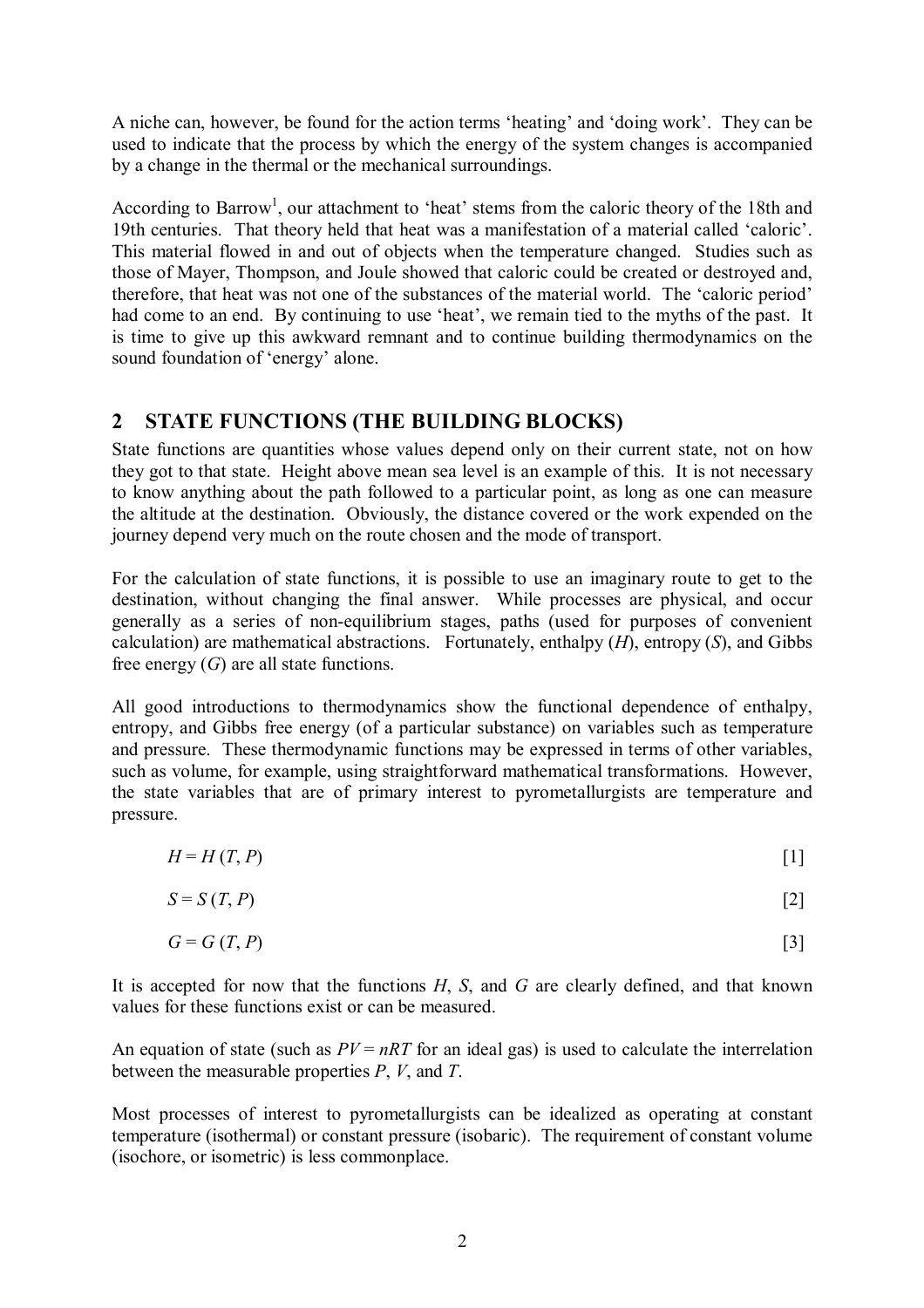As will be shown in the next section, the energy required for any steady-state flow process is essentially the difference in enthalpy between the products and reactants, plus the amount of energy lost to the surroundings. The change in enthalpy over the process is easily calculated if the enthalpies of all the chemical species are calculated relative to the same reference state, namely that of the elements in their standard states at 25°C and 1 atm. By choosing the elemental reference state, the difference in enthalpy can be calculated without having to take into account any of the chemical reactions which may have taken place. (If there are no reactions, it is alright to use compounds as the basis, but the basis specified above is easy to remember and is always applicable. This is, therefore, strongly recommended.) Because the thermodynamic functions of interest, namely enthalpy, entropy, and Gibbs free energy, are all state functions, their values can be calculated independently of any reaction path.

In general, the partial molal enthalpy of any chemical species is a function of temperature, pressure, and composition. The effect of composition on the enthalpies of individual components is small in most cases, and, in any case, there is very little data available on the variation in enthalpy with composition. The effects of composition on enthalpy are therefore usually ignored, which is equivalent to the treatment of the process streams (at least for this purpose) as ideal solutions (i.e. the enthalpy of mixing is taken to be zero). Except for gases under high pressure, the dependence of enthalpy on pressure is small. (If deemed important, the effect could be allowed for by the use of equations of state, or reduced property correlations.) In the field of high-temperature chemistry, the enthalpy is often assumed to depend solely on temperature. The total enthalpy of a stream is taken to be equal to the sum of the enthalpies of all the chemical species in the stream. For each chemical species\* :

$$
H = \Delta H_{f298}^o + \int_{298}^{T_1} C_{P1} dT + L_{T_1} + \int_{T_1}^T C_{P2} dT
$$
 [4]

$$
S = S_{298}^o + \int_{298}^{T_1} \frac{C_{P1}}{T} dT + \frac{L_{T1}}{T} + \int_{T_1}^{T} \frac{C_{P2}}{T} dT
$$
 [5]

where:

 $\overline{a}$ 

| H                     |                   | enthalpy of chemical species relative to elements in their standard<br>states at $25^{\circ}$ C and 1 atm (J / mol) |
|-----------------------|-------------------|---------------------------------------------------------------------------------------------------------------------|
| $\Delta H_{f298}^o$ = |                   | standard enthalpy of formation of the species at 298K (J/mol)                                                       |
| TΙ                    | $=$               | phase transition temperature $(K)$                                                                                  |
| $C_P(T)$              | $\alpha = \alpha$ | $a + bT + cT^{-2} + dT^{2}$ (J/mol/K)                                                                               |
|                       |                   | (subscripts 1 and 2 refer to different phases)                                                                      |
| T                     | $=$               | temperature $(K)$                                                                                                   |
| $L_{TI}$              | $=$               | latent energy of phase transformation (J/mol)                                                                       |
| $S_{-}$               | $=$               | absolute entropy of chemical species relative to elements in their                                                  |
|                       |                   |                                                                                                                     |
|                       |                   |                                                                                                                     |

standard states at 25°C and 1 atm (J/mol/K)  $S^o_{298}$ = standard entropy of the species at 298K (J/mol/K)

<sup>\*</sup> Note: The singular of *species* remains *species*, not *specie* which means 'coins'.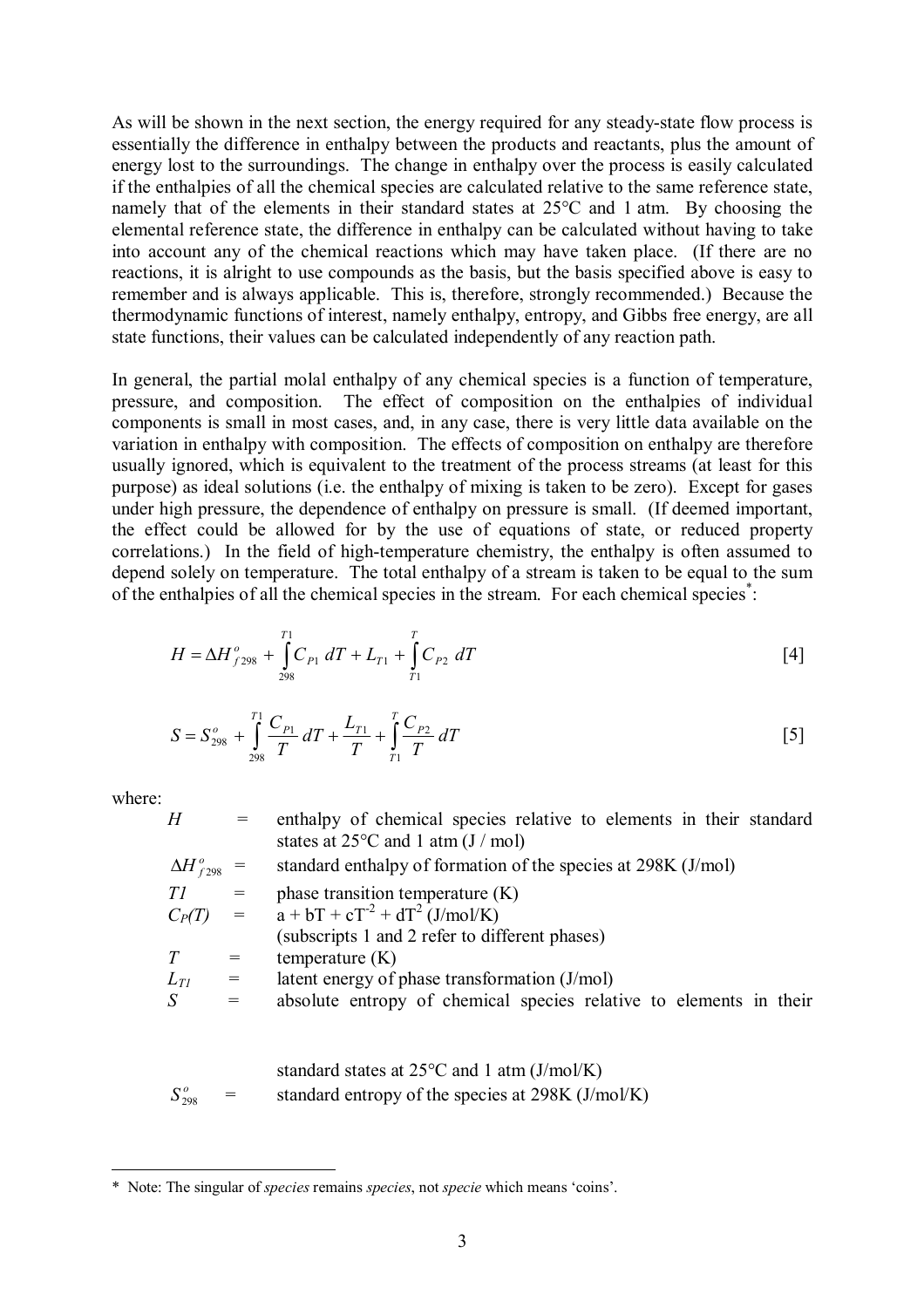Also:

$$
G = H - TS \tag{6}
$$

where

 $G = G$ ibbs free energy of chemical species relative to elements in their standard states at 25°C and 1 atm (J/mol)

Note that equations [4] and [5] may easily be extended to cover the situation where more than one phase transition occurs.

For computational convenience, the enthalpy and entropy can be evaluated by performing a single integration in each case. In order to do this, the first terms of equations [4] for enthalpy and [5] for entropy can be combined as integration constants. In this way, the same equations can be used, with different sets of constants being applicable to each temperature range. The upper temperature of each range is often the temperature of a phase transformation at a pressure of one atmosphere, but this need not necessarily be the case. For example, the data on gases come to an end at a temperature that is determined by the range of the experimental measurements. Also, in cases where it is difficult to adequately represent the *C<sup>P</sup>* term with a four-term expression (for example), the temperature range for a particular phase can be arbitrarily divided, in order to obtain a more accurate fit to the data. The following equations now apply:

$$
H = \text{``}\Delta H_{f298}^o \text{''} + \int_{298}^T C_P dT
$$
 [7]

$$
S = \t"S_{298}^o" + \int_{298}^T \frac{C_P}{T} dT
$$
 [8]

$$
C_P(T) = \mathbf{a} + \mathbf{b}T + \mathbf{c}T^2 + \mathbf{d}T^2
$$
 [9]

Equations [7], [8], and [9] apply to a particular phase (or temperature range), and the constants a, b, c, and d are specific to that range. Note that " $\Delta H_{f_{298}}^{\circ}$ " and " $S_{298}^{\circ}$ " may be considered to be the standard enthalpy of formation and standard entropy of the phase in its metastable state at 298K. To calculate the enthalpy and entropy of a particular compound at a given temperature, it is necessary to obtain the correct values of the constants that pertain to that particular temperature range. By default, the program selects the thermodynamic constants of the most stable phase of each species at the specified temperature.

To explain further,  $\Delta H_{f298}^{\circ}$  refers to the standard isothermal enthalpy change for the formation reaction from the most stable phases of the elements at 25°C and 1 standard atmosphere pressure.  $S_{298}^{\circ}$  is the absolute (or Third Law) entropy of the phase at 25<sup>o</sup>C and 1 atmosphere. In cases where there is more than one data set for a given phase, " $\Delta H_{f_2}^{\circ}$ " and " $S^o_{298}$ " refer to the properties that would be reported at 25°C and 1 atmosphere if the  $C_P$ function behaved near this standard condition the way it does in the specified temperature range. As we are dealing merely with convenient integration constants, it should not be surprising that the 'absolute entropy' for some unstable phases at 25°C may be negative. The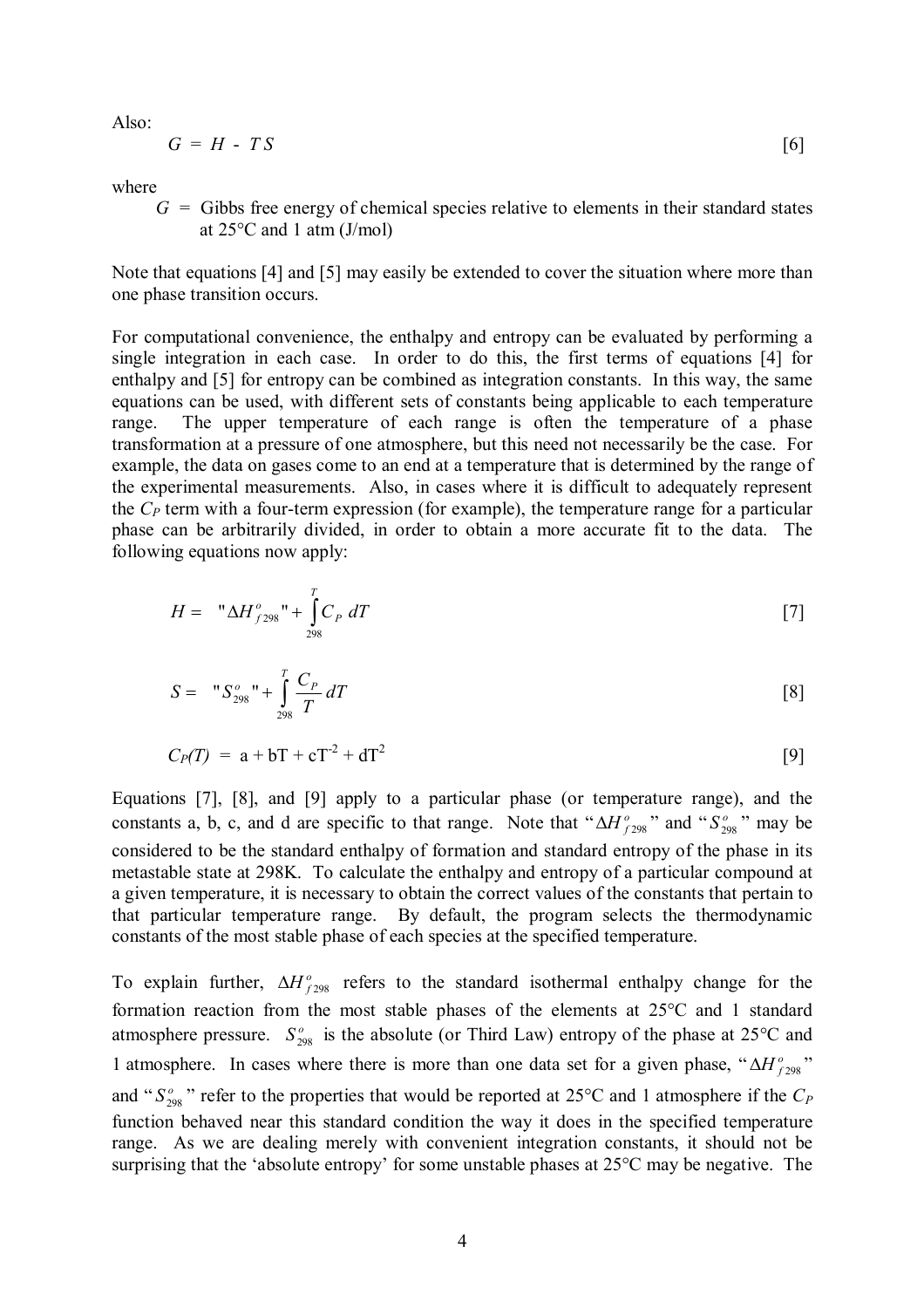fictitious entropy constants are useful only for purposes of facilitating the computation of the actual entropy at higher temperatures where the phase in question is stable.

As thermodynamic data are not too readily available for minerals as such, it is often necessary to treat these as mixtures of chemical species. This is fairly straightforward for most minerals.

### **3 PRINCIPLE OF ENERGY CONSERVATION (FIRST LAW)**

The conservation equations for matter in general can sometimes be rather complicated. Fortunately, these can usually be simplified. The First Law of thermodynamics is not a general energy balance, but represents the balance of internal energy for a material with very particular constitutive properties, in particular, the absence of irreversible energy transfer. In essence, the First Law of thermodynamics states that the energy of an isolated system (one that does not exchange matter or energy with its surroundings) remains constant.

For non-nuclear processes, the principle of energy conservation states that the sum of the changes of the extensive properties kinetic energy  $(E_k)$ , potential energy  $(E_p)$ , and internal energy  $(U)$  is equal to the sum of the modes of energy transfer *q* (defined as the thermal transfer of energy) and *w* (defined as the mechanical transfer of energy).

$$
\Delta E_k + \Delta E_p + \Delta U = q + w \tag{10}
$$

This equation is applicable to all constant-matter systems in general, and to steady flow processes in particular.

By assuming mechanical equilibrium for the entering and exiting regions of a hypothetical volume, it is possible to produce a general equation relating the change in enthalpy to the sum of the thermal transfer of energy and the so-called shaft work, *ws*, and the change in the product of the pressure, *P*, and volume, *V*, as shown in equation [11]. One of the fundamental relations of thermodynamics is used in equation [12] to relate the change in enthalpy, *H*, to the change in internal energy, *U*.

$$
w = w_s + \Delta P V \tag{11}
$$

$$
\Delta H = \Delta U + \Delta P V \tag{12}
$$

Therefore

$$
\Delta E_k + \Delta E_p + \Delta H = q + w_s \tag{13}
$$

However, for most chemical systems of interest, the changes in kinetic and potential energy are very small compared to the changes in  $\Delta H$ . This allows us to simplify equation [13] as follows.

$$
\Delta H = q + w_s \tag{14}
$$

This equation allows us to calculate the amount of energy transferred to or from any process, simply by calculating the difference in enthalpy before and after. As enthalpy, *H*, is a state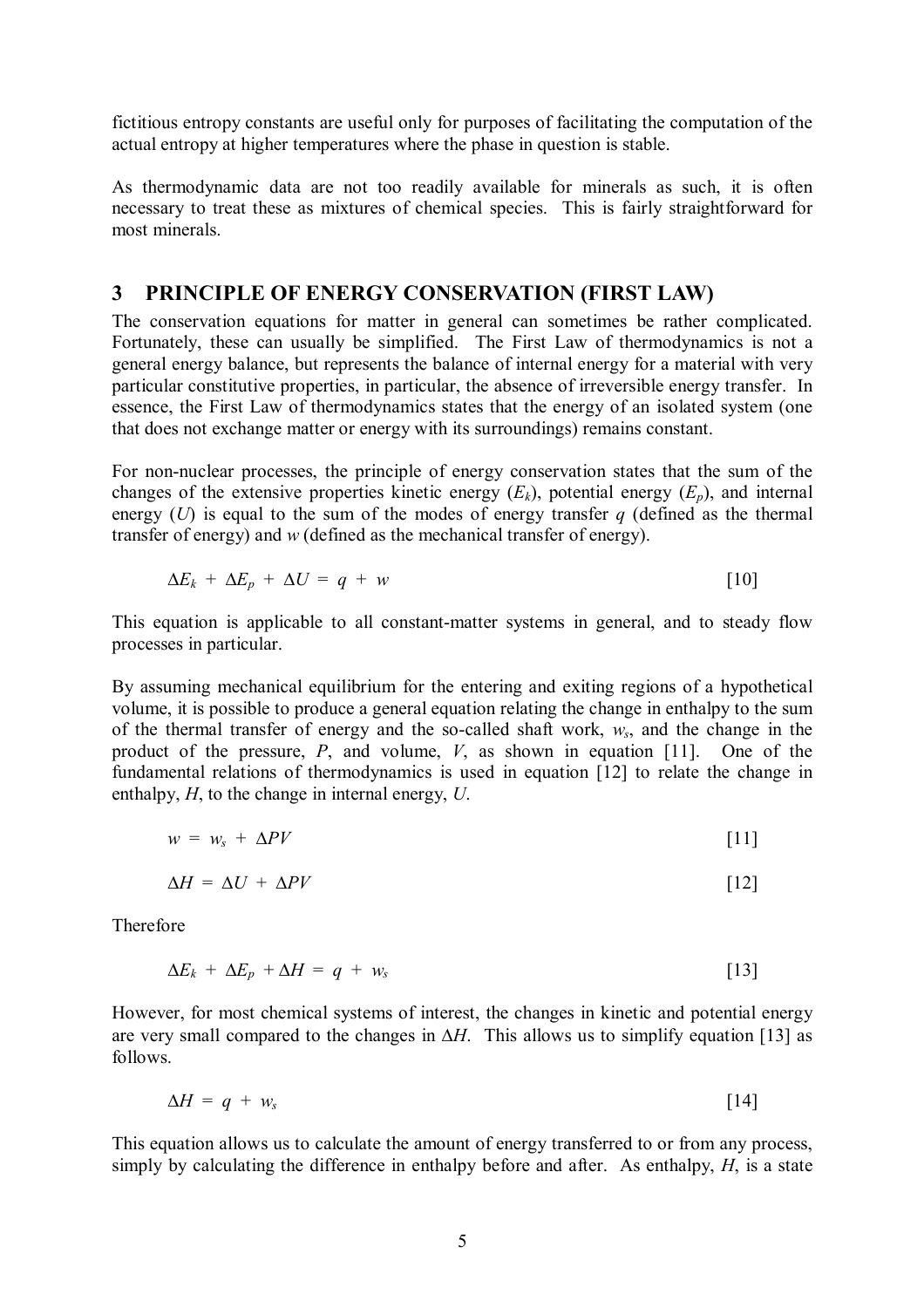function, its value does not in any way depend on the process itself or on the imaginary path followed during the process. Enthalpy is a function of temperature and pressure only. However, the dependence on pressure is small in most cases, and is usually ignored at reasonable pressures.

A process is said to be endothermic when  $\Delta H > 0$ , and exothermic when  $\Delta H < 0$ .

### **3.1 Thermo software**

Chemical thermodynamics is a clear, simple, and elegant subject, if one does not get bogged down by the details. Fortunately, readily available computer software is able to provide the tools for performing thermodynamic calculations. Such software, containing suitable data, is able to calculate the standard enthalpy, entropy, and Gibbs free energy of different chemical species at any specified temperature. Unit conversions, such as from J/mol to kWh/kg, are also able to be performed automatically. The software is able to check the consistency of stoichiometry of reactions, such as  $Cr_2O_3 + 3C = 2Cr + 3CO$ , and to calculate the standard thermodynamic functions for the reaction, with specified reactant and product temperatures. The thermodynamic functions can be tabulated and depicted graphically.

### **3.2 Energy balances using the Thermo program**

Note well that it is correct to talk about an energy balance, but incorrect to talk of a heat balance (as 'heat' does not exist anyway) or an enthalpy balance (as enthalpy is conserved only in very special cases). The First Law of thermodynamics deals with the conservation of energy, and energy alone!

Note also, in the examples that follow, the effects of pressure on enthalpy, and the physical effects of mixing are neglected (justifiably, as they are small relative to the other quantities).

### **3.3 Example 1 – Melting of iron**

Consider a small furnace containing 100 kg of iron at room temperature (nominally 25°C) that needs to be melted and heated to a temperature of 1600°C. (It can be assumed that the losses of energy through the walls and roof of the furnace can be ignored for our purposes.) If the furnace is set to supply 160 kW, the time taken for this process can easily be calculated.

Iron undergoes a number of solid-state phase changes on being heated, and then melts around 1536°C. However, this poses no complication for the calculation of the energy balance, as the enthalpy of the iron is a state function (and is therefore independent of the path followed).

Figure 1 shows the standard enthalpy of formation of Fe as a function of temperature. (Remember that the enthalpy is a function of pressure also, but the dependence is small.) In most compilations of enthalpy tables, pressure is not mentioned, as the small effect can be safely ignored at reasonable pressures.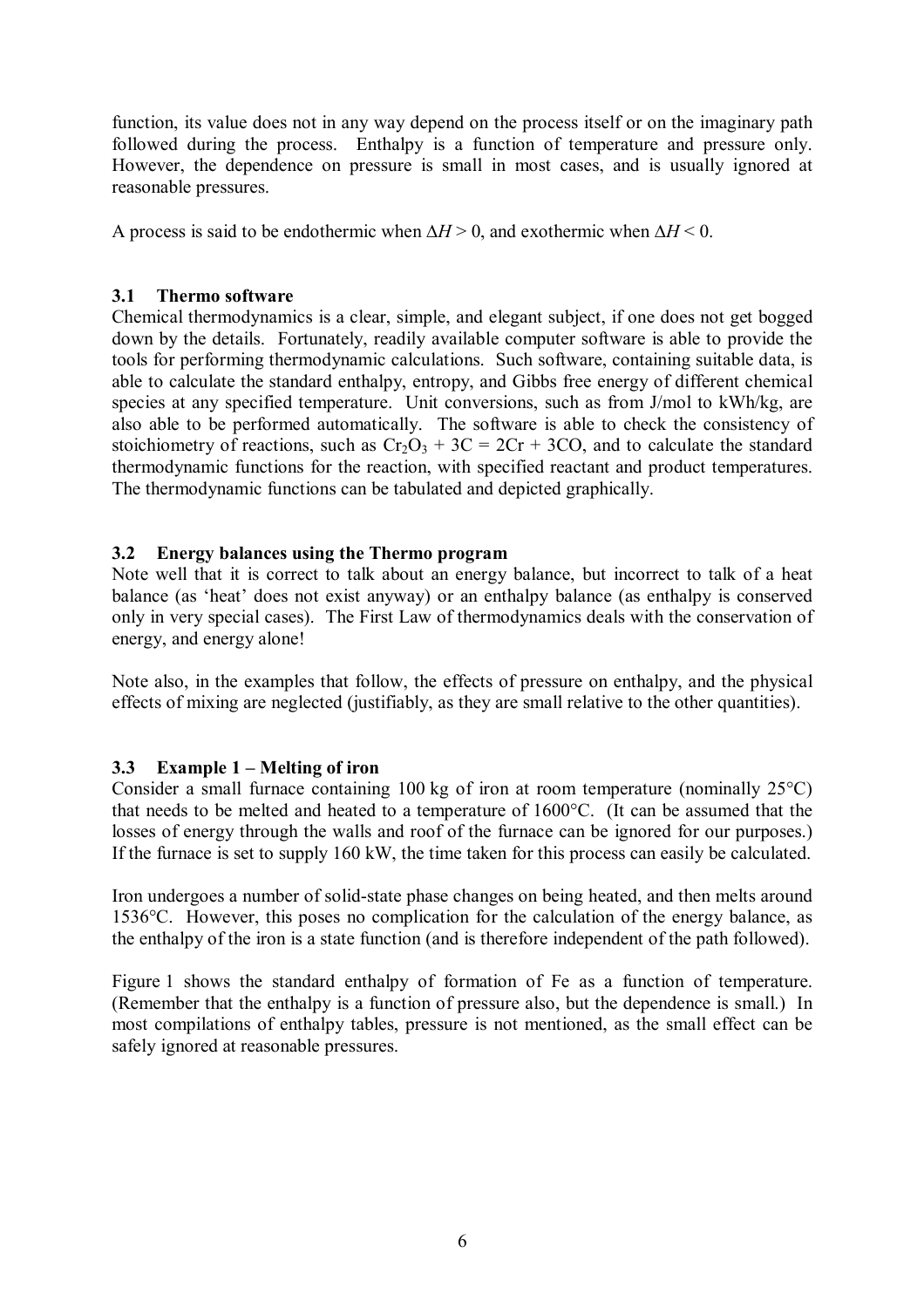

**Figure 1: The standard enthalpy of formation of Fe, as a function of temperature** 

Relative to the standard state of iron at 25°C and 1 atm having an enthalpy of zero, the enthalpies are readily obtained. As can be seen in Figure 2, the standard enthalpy of formation of Fe is 0.00 kJ/mol at 25°C, and 75.90 kJ/mol at 1600°C. The difference of 75.90 J/mol or 0.377 kWh/kg is easily obtained by subtraction. In our case, we would use this information to say that 100 kg of iron requires 100 x 0.377 kWh. At a power rating of 160 kW, this would take (37.7 / 160) hours or 14 minutes.

| THERMO v2.10                                             |                                                                                                                                        |                           | Copyright 1988-97 Rodney Jones & Wolfgang Meihack |                                                |
|----------------------------------------------------------|----------------------------------------------------------------------------------------------------------------------------------------|---------------------------|---------------------------------------------------|------------------------------------------------|
| Fe                                                       | $(mw = 55.85)$ Fe: 1<br>(Phase/data boundaries: 527 727 769                                                                            |                           | 787 911 1392 1536 2862 3327 °C)                   |                                                |
| T1 (°C) :                                                | 25.0                                                                                                                                   |                           | $T2$ (°C)                                         | 1600.0                                         |
| Phase                                                    | Solid                                                                                                                                  |                           | Phase :                                           | Liquid                                         |
| $Cp$ (J/mol/K):                                          | 24.96                                                                                                                                  |                           | $Cp$ (J/mol/K):                                   | 46.02                                          |
|                                                          | $H^{\circ}$ (J/mol) : 3.74                                                                                                             |                           | $H^{\circ}$ (J/mol) : 75895.70                    |                                                |
| $S^{\circ}$ (J/mol/K):                                   | 27.29                                                                                                                                  |                           | $\mathbb{S}^{\circ}$ (J/mol/K):                   | 101.88                                         |
| $G^{\circ}$ (J/mol) :                                    | $-8133.53$                                                                                                                             |                           | $G^{\circ}$ (J/mol) : $-114942.98$                |                                                |
| Delta T :<br>$Delta$ $H^{\circ}$ :                       | 1575 K<br>75.89 kJ/mol               18.14 kcal/mol<br>Delta S°: 74.59 J/mol/K 17.83 cal/mol/K<br>Delta $G^{\circ}$ : $-106.81$ kJ/mol |                           | $-25.53$ kcal/mol                                 | 0.377 kWh/kg<br>0.371 Wh/kg/K<br>-0.531 kWh/kq |
|                                                          |                                                                                                                                        | Species menu =            |                                                   |                                                |
| Set final temperature<br>Select<br>Graph Cphile Graph H° | Temperature 1                                                                                                                          | Temperature 2<br>Graph G° | Temperature 0<br>Menu                             | Tabulate                                       |
|                                                          | Use cursor keys to move and press Enter to choose an option                                                                            |                           |                                                   |                                                |

**Figure 2: The heating of Fe from 25° to 1600°C**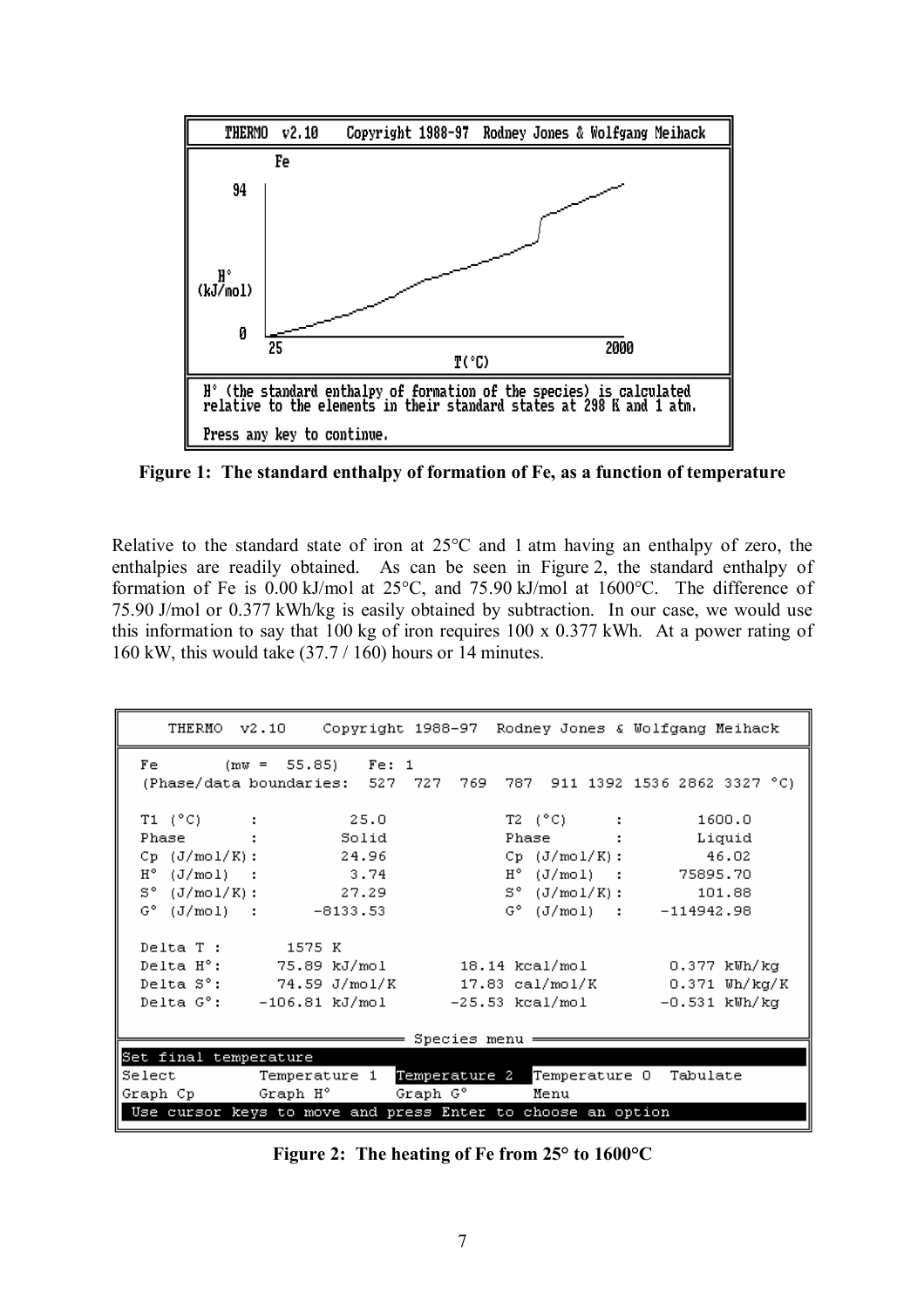The thermodynamic functions can also be tabulated, to aid in certain calculations. For instance, if 100 kg of iron at 25°C is placed in a 16 kW furnace for one hour, what temperature will it reach? Figure 3 shows a tabulation of the energy requirements as a function of temperature. It is a simple task to match the energy supply of 0.16 kWh/kg with a final temperature of 855°C.

|                                                                                                                                                                                                                             | THERMO v2.10                                                                     |        | Copyright 1988-97 Rodney Jones & Wolfgang Meihack |          |        |  |
|-----------------------------------------------------------------------------------------------------------------------------------------------------------------------------------------------------------------------------|----------------------------------------------------------------------------------|--------|---------------------------------------------------|----------|--------|--|
| Fe.                                                                                                                                                                                                                         | $(mw =$<br>55.85)                                                                |        |                                                   |          |        |  |
|                                                                                                                                                                                                                             | $T(^{\circ}C)$ Cp(kWh/kg/K) H°(kWh/kg) S°(kWh/kg/K) G°(kWh/kg) H°(T) - H°( 25°C) |        |                                                   |          |        |  |
| 25                                                                                                                                                                                                                          | 0.0001242                                                                        | 0.0000 | 0.000136                                          | $-0.040$ | 0.0000 |  |
| 810                                                                                                                                                                                                                         | 0.0002398                                                                        | 0.1498 | 0.000364                                          | $-0.245$ | 0.1498 |  |
| 820                                                                                                                                                                                                                         | 0.0002339                                                                        | 0.1522 | 0.000367                                          | $-0.249$ | 0.1522 |  |
| 830                                                                                                                                                                                                                         | 0.0002287                                                                        | 0.1545 | 0.000369                                          | $-0.252$ | 0.1545 |  |
| 840                                                                                                                                                                                                                         | 0.0002240                                                                        | 0.1568 | 0.000371                                          | $-0.256$ | 0.1567 |  |
| 850                                                                                                                                                                                                                         | 0.0002199                                                                        | 0.1590 | 0.000373                                          | $-0.260$ | 0.1590 |  |
| 860                                                                                                                                                                                                                         | 0.0002163                                                                        | 0.1612 | 0.000375                                          | $-0.263$ | 0.1611 |  |
| 870                                                                                                                                                                                                                         | 0.0002133                                                                        | 0.1633 | 0.000377                                          | $-0.267$ | 0.1633 |  |
| 880                                                                                                                                                                                                                         | 0.0002108                                                                        | 0.1654 | 0.000378                                          | $-0.271$ | 0.1654 |  |
| 890                                                                                                                                                                                                                         | 0.0002088                                                                        | 0.1675 | 0.000380                                          | $-0.275$ | 0.1675 |  |
| 900                                                                                                                                                                                                                         | 0.0002072                                                                        | 0.1696 | 0.000382                                          | $-0.279$ | 0.1696 |  |
| H°, S°, and G° (the standard enthalpy, entropy, and Gibbs free energy<br>of formation of the species) are calculated relative to the elements<br>in their standard states at 298 K and 1 atm.<br>Press any key to continue. |                                                                                  |        |                                                   |          |        |  |

**Figure 3: The energy requirement for the heating of Fe, as a function of temperature** 

#### **3.4 Example 2 – Energy requirement for a simple reacting system**

Consider a simple reacting system at atmospheric pressure, where 100 moles of oxygen at 200°C is blown onto a 1 kg graphite block initially at 25°C. There is sufficient oxygen that the graphite is completely combusted to  $CO<sub>2</sub>$ . How much energy would be released from the system, if it is assumed that the products reach a temperature of  $1200^{\circ}$ C?

The first step is to carry out the very simple mass balance in order to specify what and how much material is in each process stream (incoming and outgoing). Values of  $\Delta H_f^o$  (in kJ/mol) are calculated for each chemical species present at its own temperature.

| In: 100 moles $O_2$ at 200°C       | $\Delta H_f^o = +5.32 \text{ kJ/mol}$ |
|------------------------------------|---------------------------------------|
| In: 83.3 moles C at $25^{\circ}$ C | $\Delta H_f^o = 0.00 \text{ kJ/mol}$  |
| Out: 83.3 moles $CO2$ at 1200°C    | $\Delta H_f^{\circ}$ = -334.51 kJ/mol |
| Out: 16.7 moles $O_2$ at 1200 °C   | $\Delta H_f^o$ = +39.11 kJ/mol        |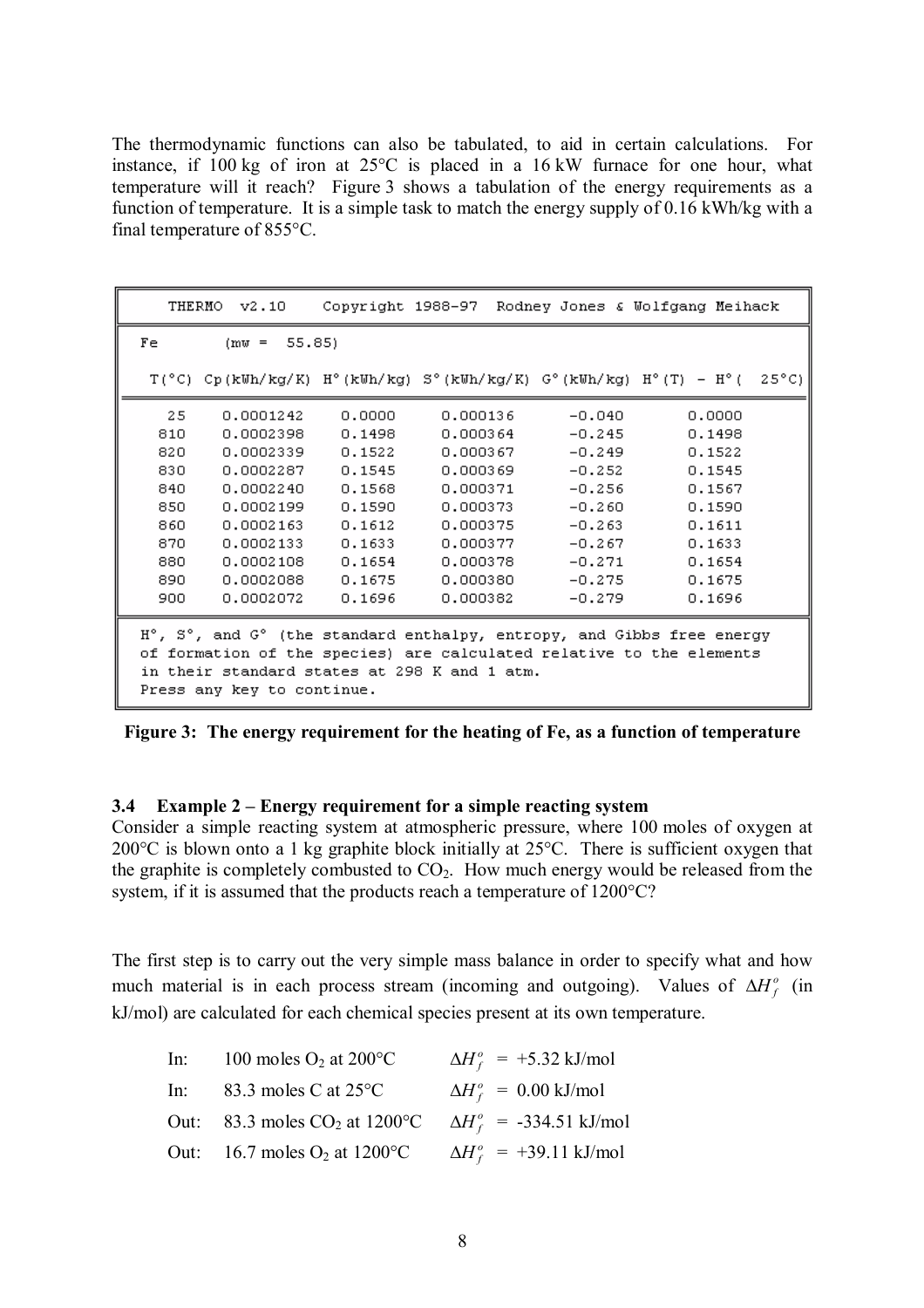It is now a simple matter to calculate the total enthalpy entering and leaving the system. The energy requirement for this process is therefore  $[(83.3 \text{ x} - 334.51) + (16.7 \text{ x} 39.11)$  –  $(100 \times 5.317) - (83.3 \times 0.00)$ ] = -27 744 kJ.

Note that we have not needed to use the value of  $\Delta H_r^{\circ}$  at 1200°C (-396.2 kJ/mol) in our calculations, as the energy balance is concerned only with the initial and final states of the system, and not with any reactions that might have taken place along the way.

Figure 4 illustrates how this calculation may be performed directly, using the Thermo computer program.

|                                                             |        | THERMO v2.10 Copyright 1988-97 Rodney Jones & Wolfgang Meihack |          |
|-------------------------------------------------------------|--------|----------------------------------------------------------------|----------|
|                                                             |        |                                                                |          |
|                                                             |        | 83.3 C + 100 O2 0 200 = 83.3 CO2 + 16.7 O2                     |          |
|                                                             |        |                                                                |          |
|                                                             |        |                                                                |          |
|                                                             |        |                                                                |          |
| Default temperatures (°C) : reactants 25.0 products 1200.0  |        |                                                                |          |
|                                                             |        | J kWh J/molC kWh/kg C                                          |          |
| Delta H° :-27744042.00 -7.70668 -333061.72 -7.703           |        |                                                                |          |
| Delta $S^{\circ}$ (/K): 6081.62 0.00169 73.01 0.002         |        |                                                                |          |
| Delta G° :-59170504.00 -16.43625 -710330.15 -16.429         |        |                                                                |          |
|                                                             |        |                                                                |          |
| Edit reaction or enter new reaction                         |        |                                                                |          |
| Edit                                                        |        | Reactant temp Product temp Tabulate                            | Graph H° |
| Graph G°                                                    | Lookup | Save Delete                                                    | Menu     |
| Use cursor keys to move and press Enter to choose an option |        |                                                                |          |

**Figure 4: Energy balance calculation for a simple reacting system** 

### **3.5 Complex balances**

A simple procedure suffices for the calculation of energy balances in even the most complex systems. By a sensible choice of a reference state, energy balance calculations can be carried out without reference to the process or reaction paths.

- a. Calculate a mass balance for the system in terms of molar quantities of each species entering an leaving the system.
- b. Use the *Thermo* (or other) program to calculate the value of  $\Delta H_f^{\circ}$  (in J/mol) for each chemical species present at the entering and leaving temperature. The recommended reference state is one where the elements in their standard state at 25°C and 1 atm have a standard enthalpy of formation of zero.
- c. Calculate the total enthalpy of each process stream entering and leaving the system. This is done by multiplying the number of moles of each species in the stream by the value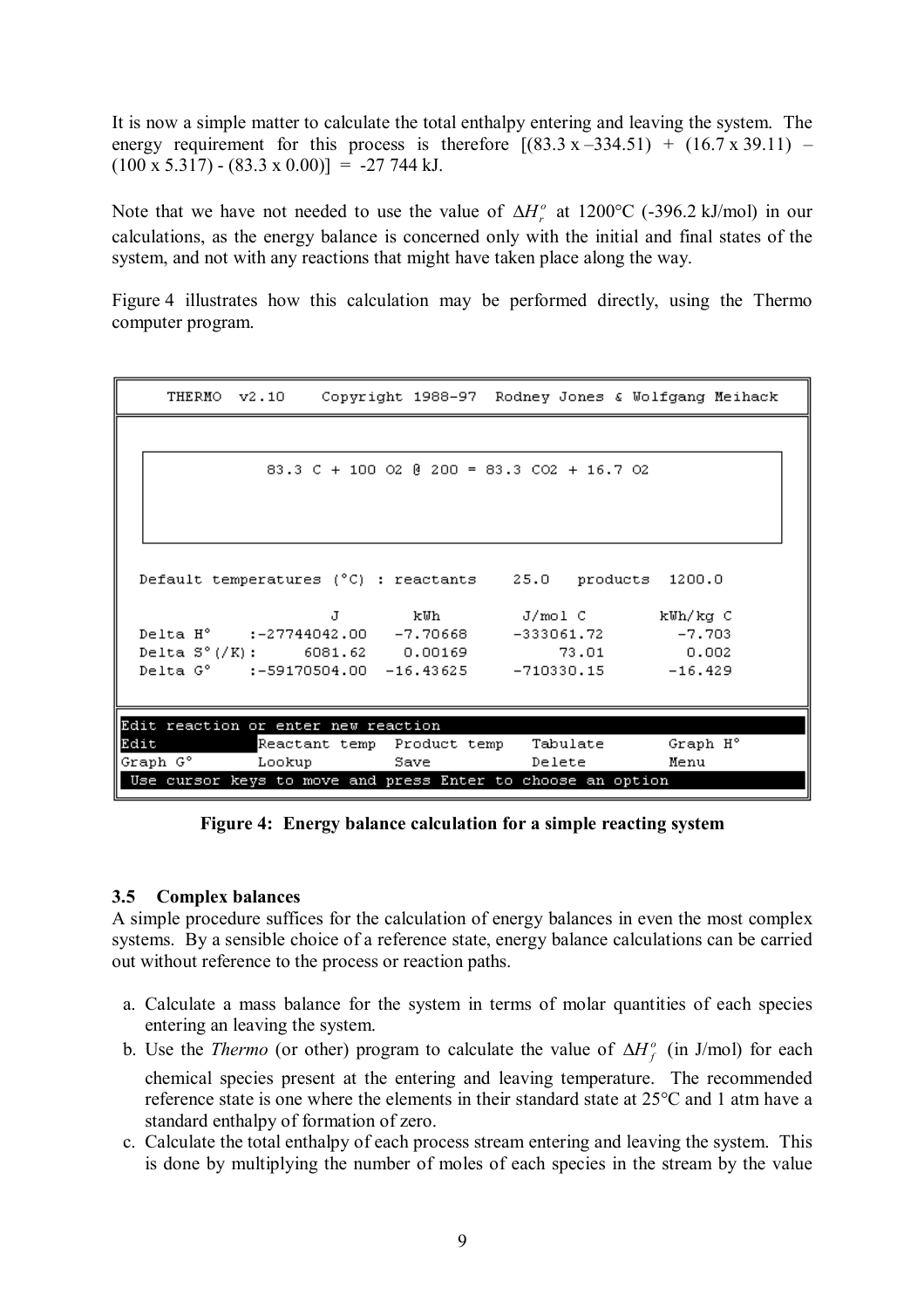obtained for  $\Delta H_f^{\circ}$  for the species at the temperature of the stream. (If deemed important, the effects of pressure and mixing can be included at this point.)

d. The energy requirement of the process is equal to the difference in enthalpy between the products and reactants, plus the amount of energy lost to the surroundings.

#### **3.6 Example 3 – Roasting of zinc sulphide**

The roasting of zinc sulphide is an example of an autogenous process, i.e. one which is able to supply enough energy to sustain the reaction without requiring an additional energy source. In the course of practical operation of the process, it is necessary to know how much of a surplus or deficit of energy there is, under a specified set of conditions, so that the appropriate control actions may be taken.

Suppose the roasting of zinc sulphide can be simplified as follows. ZnS at 25°C is fed to a fluidized-bed reactor, together with pre-heated air at 200°C. We will assume for now that all the ZnS is converted to ZnO, and that all the sulphur is converted to  $SO_2$ , as per the reaction:

$$
ZnS + 3/2 O_2 = ZnO + SO_2
$$

It is desired to have the products leaving the reactor at 900°C. Air is fed in excess, say 1.5 times the amount of oxygen required by the reaction. Obviously, this introduces  $N_2$  into the system in the proportion normally present in air (i.e. 8.46 moles of  $N_2$  to 2.25 moles of  $O_2$ ). The nitrogen does not take part in the reaction, but affects the energy requirement of the process, as it enters the process at 200°C and leaves at 900°C.

|                                                             |                                       |             | THERMO v2.10 Copyright 1988-97 Rodney Jones & Wolfgang Meihack |  |
|-------------------------------------------------------------|---------------------------------------|-------------|----------------------------------------------------------------|--|
|                                                             |                                       |             |                                                                |  |
|                                                             | ZnS + 2.25 O2 @ 200C + 8.46 N2 @ 200C |             |                                                                |  |
|                                                             | $= 2n0 + 502 + 0.75 02 + 8.46 N2$     |             |                                                                |  |
|                                                             |                                       |             | ' Roasting of ZnS                                              |  |
|                                                             |                                       |             | Default temperatures (°C) : reactants 25.0 products 900.0      |  |
|                                                             |                                       |             | J kWh J/mol ZnS kWh/kg ZnS                                     |  |
|                                                             |                                       |             | Delta H° : -157287.30 -0.04369 -157287.30 -0.448               |  |
|                                                             |                                       |             | Delta $S^{\circ}$ (/K): 299.56 0.00008 299.56 0.001            |  |
|                                                             |                                       |             | Delta G° : -2118977.00 -0.58860 -2118977.00 -6.041             |  |
|                                                             |                                       |             |                                                                |  |
| Edit reaction or enter new reaction                         |                                       |             |                                                                |  |
| Edit                                                        |                                       |             | Reactant temp Product temp Tabulate 6raph H°                   |  |
| Graph G° Lookup Lookup                                      |                                       | Save Delete | Menu                                                           |  |
| Use cursor keys to move and press Enter to choose an option |                                       |             |                                                                |  |



The result of the calculation, shown in Figure 5, shows that the system needs to be cooled by 0.448 kWh/kg of ZnS. In practice, the reactor loses energy to the surroundings by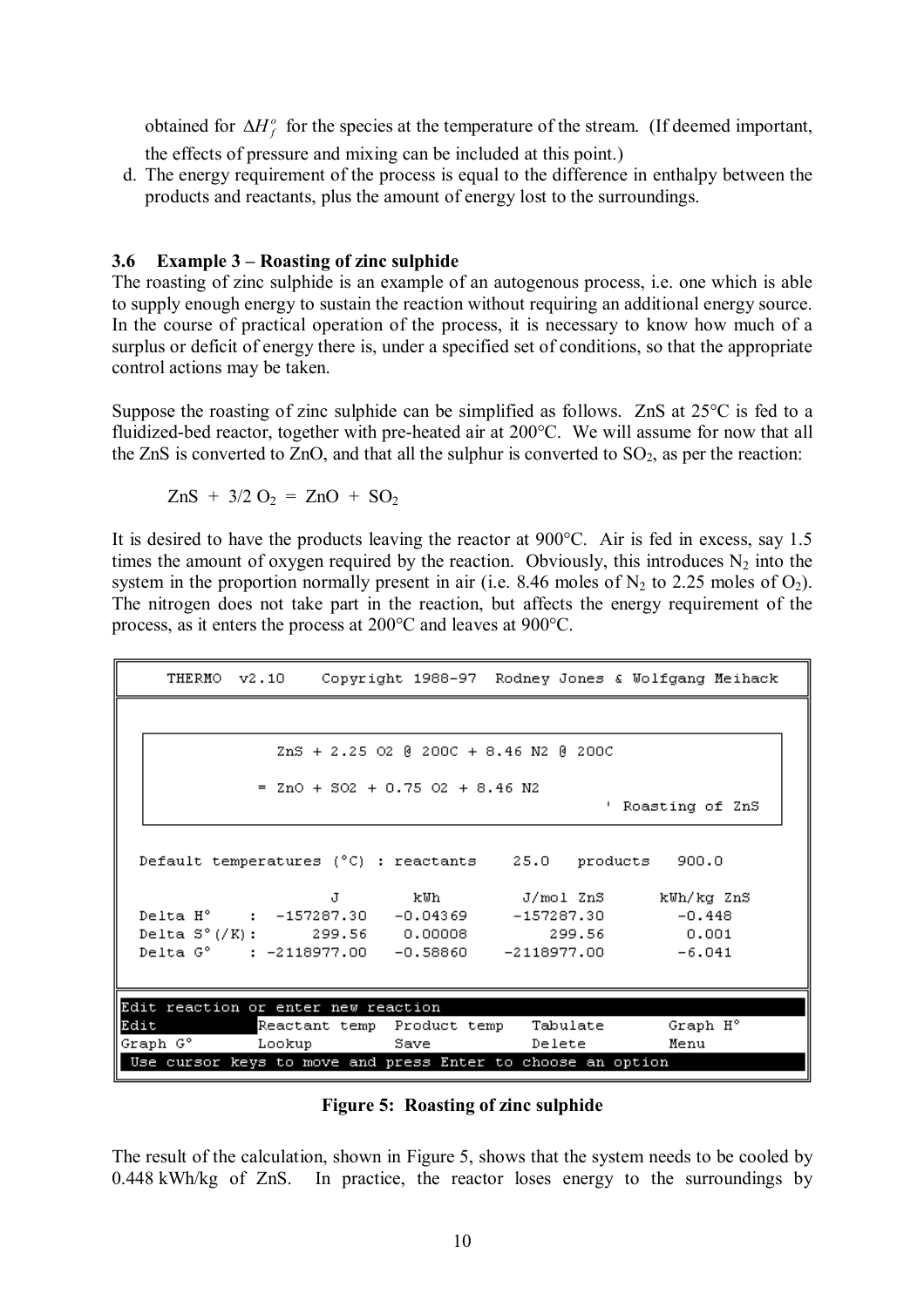convection, radiation, and conduction from the walls of the reactor. Additional cooling may be achieved by using a water spray on the walls (or even adding water with the charge to the reactor). Alternatively, more air could be added, or the degree of preheating could be reduced.

### **3.7 Example 4 – Adiabatic flame temperature**

Adiabatic conditions are those in which there is no thermal transfer of energy between a system and its surroundings. In the combustion of fuels, the *adiabatic flame temperature* sets an upper limit on the temperature that may be achieved in a system. The adiabatic flame temperature is the temperature attained in a reacting system that experiences no loss of energy. The adiabatic flame temperature may be calculated by finding the temperature at which the total enthalpy of the products (at the product temperature) is the same as that of the reactants (at their initial temperatures).

In the case of propane being fully combusted by air (initially at ambient temperature), the reaction may be written as shown in Figure 6. The adiabatic flame temperature is found (by trial-and-error variation of the temperature until the enthalpy difference is approximately zero) to be 2121°C in this case.

|                                               |  |      |                                                             | THERMO v2.10 Copyright 1988-97 Rodney Jones & Wolfgang Meihack |
|-----------------------------------------------|--|------|-------------------------------------------------------------|----------------------------------------------------------------|
|                                               |  |      |                                                             |                                                                |
|                                               |  |      | $C3HB + 5O2 + 18.8 N2 = 3 CO2 + 4 H2O + 18.8 N2$            |                                                                |
|                                               |  |      |                                                             |                                                                |
|                                               |  |      |                                                             |                                                                |
|                                               |  |      |                                                             |                                                                |
|                                               |  |      | Default temperatures (°C) : reactants 25.0 products 2120.6  |                                                                |
|                                               |  |      |                                                             | J kWh J/mol C3H8 kWh/kg C3H8                                   |
|                                               |  |      | Delta H° : 2.31 0.00000 2.31 0.000                          |                                                                |
|                                               |  |      | Delta $S^{\circ}$ (/K): 2021.77 0.00056 2021.77 0.013       |                                                                |
|                                               |  |      | Delta G° :-15098930.00 -4.19415 -15098930.00 -95.105        |                                                                |
|                                               |  |      |                                                             |                                                                |
| Set default product temperature               |  |      |                                                             |                                                                |
| Edit <b>Reactant</b> temp <b>Product</b> temp |  |      | Tabulate                                                    | Graph H°                                                       |
| Graph G° Lookup                               |  | Save | Delete                                                      | Menu                                                           |
|                                               |  |      | Use cursor keys to move and press Enter to choose an option |                                                                |

**Figure** 6: Calculation of adiabatic flame temperature (where  $\Delta H \approx 0$ )

# **4 PRINCIPLE OF INCREASING ENTROPY (SECOND LAW)**

C.P. Snow<sup>2</sup> once suggested the second law of thermodynamics as a test of scientific literacy for the humanist, and said it was 'about the scientific equivalent of: *Have you read a work of Shakespeare's?'.* Yet, most people in the scientific world also have many misconceptions about the concept of entropy.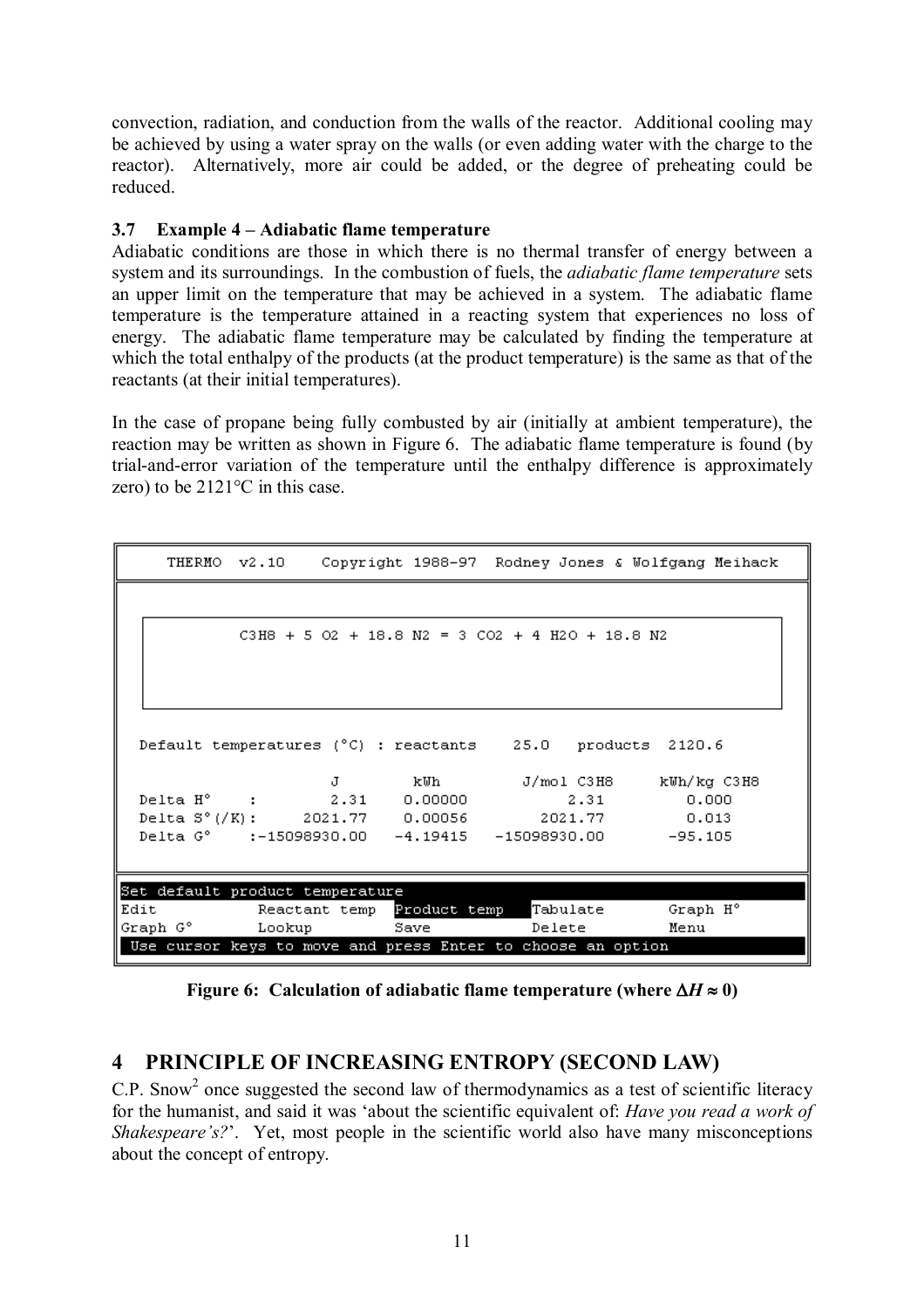It is tempting, but rather a waste of time, to inquire into the 'meanings' of thermodynamic functions such as enthalpy or entropy. Thermodynamics reveals nothing of any microscopic or molecular meaning for its functions.

It is widely assumed that entropy measures the degree of disorder, randomness, or 'mixedupness' of a system. In fact, the entropy change which occurs when an *isolated* body moves spontaneously toward equilibrium is, according to thermodynamics, always positive. By the methods of statistical mechanics, the entropy increase in such an *isolated* body can be simply related to the increase in the number of independent eigenstates to which the isolated body has access. This number can be simply related to the purely geometrical or spatial mixedupness in only three very special cases, namely mixtures of perfect gases, mixtures of isotopes, or crystals at temperatures near absolute zero, none of which is commonly studied in the ordinary chemical laboratory, let alone in high-temperature furnaces. In all other cases, the entropy change is capable of no simple quasi-geometrical interpretation, even for changes in isolated bodies.

But the situation is even worse than this, for chemists commonly behave not only as if entropy increases in *isolated* bodies were a measure of disorder, but also as if this were true of entropy changes at constant temperature and pressure, under which conditions, very different from isolation, most chemical reactions are actually carried out. Even if the entropy change were a measure of disorder in an isolated body, the corresponding measure in an isothermal and isobaric experiment would be the Gibbs free-energy function and not the entropy.

Misunderstandings regarding entropy have led to some widely-held misconceptions, such as the so-called 'heat-death' of the universe. McGlashan<sup>3</sup> rather eloquently refutes this idea by pointing out some of the misconceptions on which it is built. The argument runs something like this. *Any process which actually takes place in the universe increases the entropy of the universe. Increase of entropy implies an increase in disorder. Therefore, the ultimate fate of the universe is chaos.* If thermodynamics could be shown (but how?) to be applicable to the universe, and if the universe were known to be a bounded and isolated body, then we might deduce that the universe would eventually reach a state of complete equilibrium. But there is no scientific reason to suppose that the universe is a bounded isolated body. Even if it were, there is no reason to suppose that the experimental science of thermodynamics can be applied to bodies as large as the universe.

The principle of increasing entropy (and the resulting free-energy minimization) allows predictions to be made as to the extent to which those processes may proceed.

The concept of entropy is of limited direct use for open systems, and the concept of free energy  $(G = H - TS)$  was introduced by Willard Gibbs as a criterion indicating the unidirectionality of spontaneous change. Systems will adjust themselves so as to achieve a minimum free energy.

The main application of the Second Law in pyrometallurgy is the use of Gibbs free energy to predict whether a reaction may occur under certain conditions and to what extent it will occur. Reactions proceed spontaneously in such a way as to minimize the overall free energy of the system.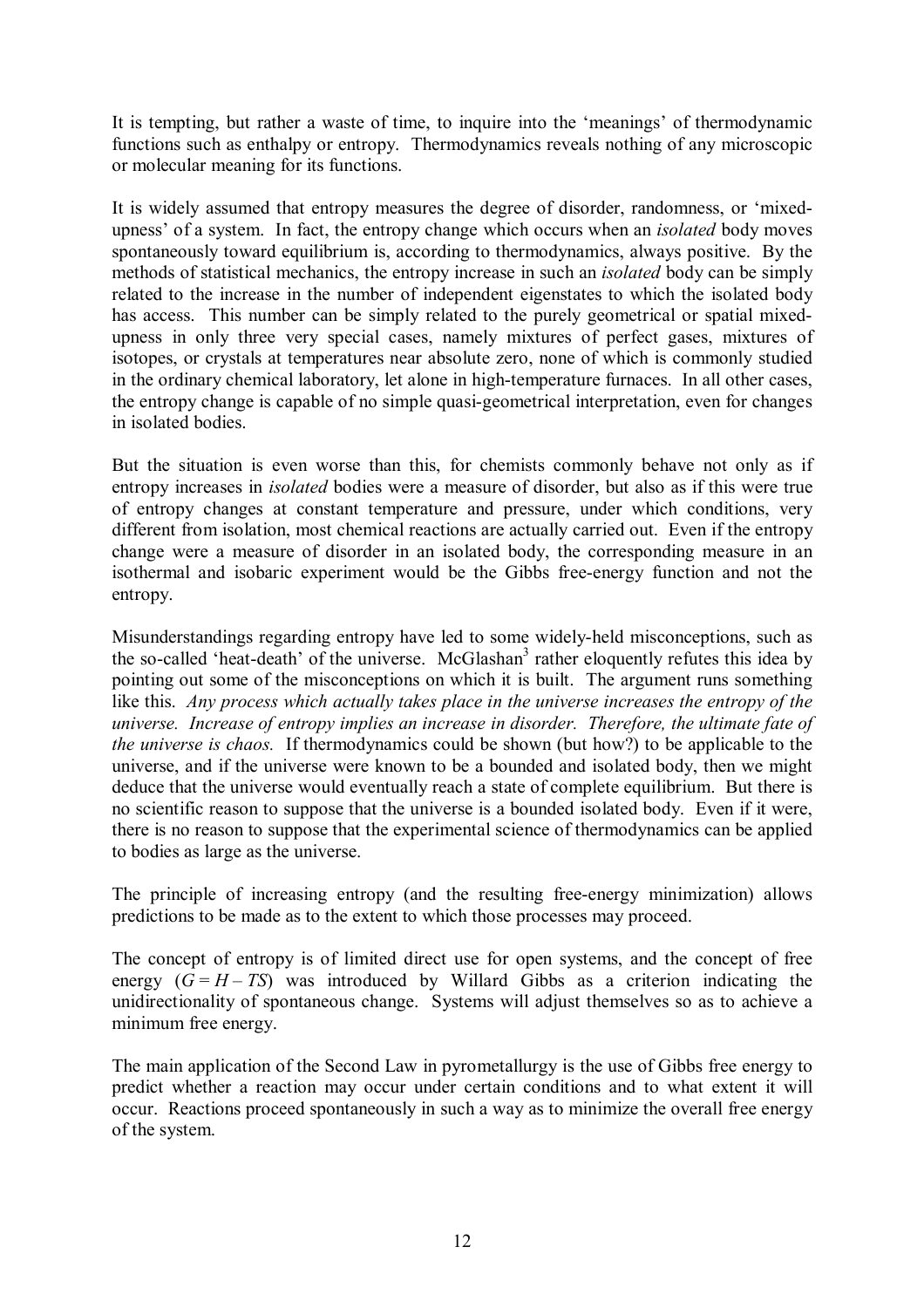### **5 SIMPLE REACTION EQUILIBRIUM CALCULATIONS**

A system at equilibrium exhibits a set of fixed properties that do not vary according to time or place. This seemingly restful state is actually dynamic, and is maintained by a balance between opposing reactions. The equilibrium state of a closed system is that for which the total Gibbs free energy is at a minimum, with respect to all possible changes, at the given temperature and pressure.

 $\Delta G_r^{\circ}$  is a number that characterizes a particular reaction, and depends only on the temperature at which the system is held.  $\Delta G_r^{\circ}$  is defined as the sum of the stoichiometric coefficients times the free energies of formation of a reaction's products minus that of the reactants, where all free energies of formation are calculated at the temperature of the system.

By definition:

$$
K = \exp\left(\Delta G_r^o / RT\right) \tag{15}
$$

Harris<sup>4</sup> has pointed out that, for any given chemical reaction, there is only one equilibrium constant, *K*, that is directly related to  $\Delta G_r^{\circ}$  (the free energy of reaction). The term 'equilibrium constant' is actually something of a misnomer, in that it is not a constant at all, but is a function (only) of temperature.

A useful consequence of the principle of unidirectionality of change is that *K* can be related to the ratio of activities of products raised to their stoichiometric power, to those of the reactants. By activity is meant the ratio of fugacity to the standard state fugacity (almost always taken to be 1 atm. or 101.325 kPa). For the reaction  $A + 2B = 3C$ , we can write:

$$
K = \frac{a_C^3}{a_A \cdot a_B^2} \tag{16}
$$

#### **5.1 Example 5 – Gas phase reaction**

- 1. Find the equilibrium composition of a gas initially comprising 0.4 mol CO and 1 mol H2O, at T =  $1200^{\circ}$ C and P = 2 atm.
- 2. Calculate the energy requirement of the process, if the reactants were initially at 25°C.

#### *5.1.1 Calculation of equilibrium composition*

The 'water gas shift' reaction needs to be considered here.

 $CO_{(g)} + H_2O_{(g)} = H_{2(g)} + CO_{2(g)}$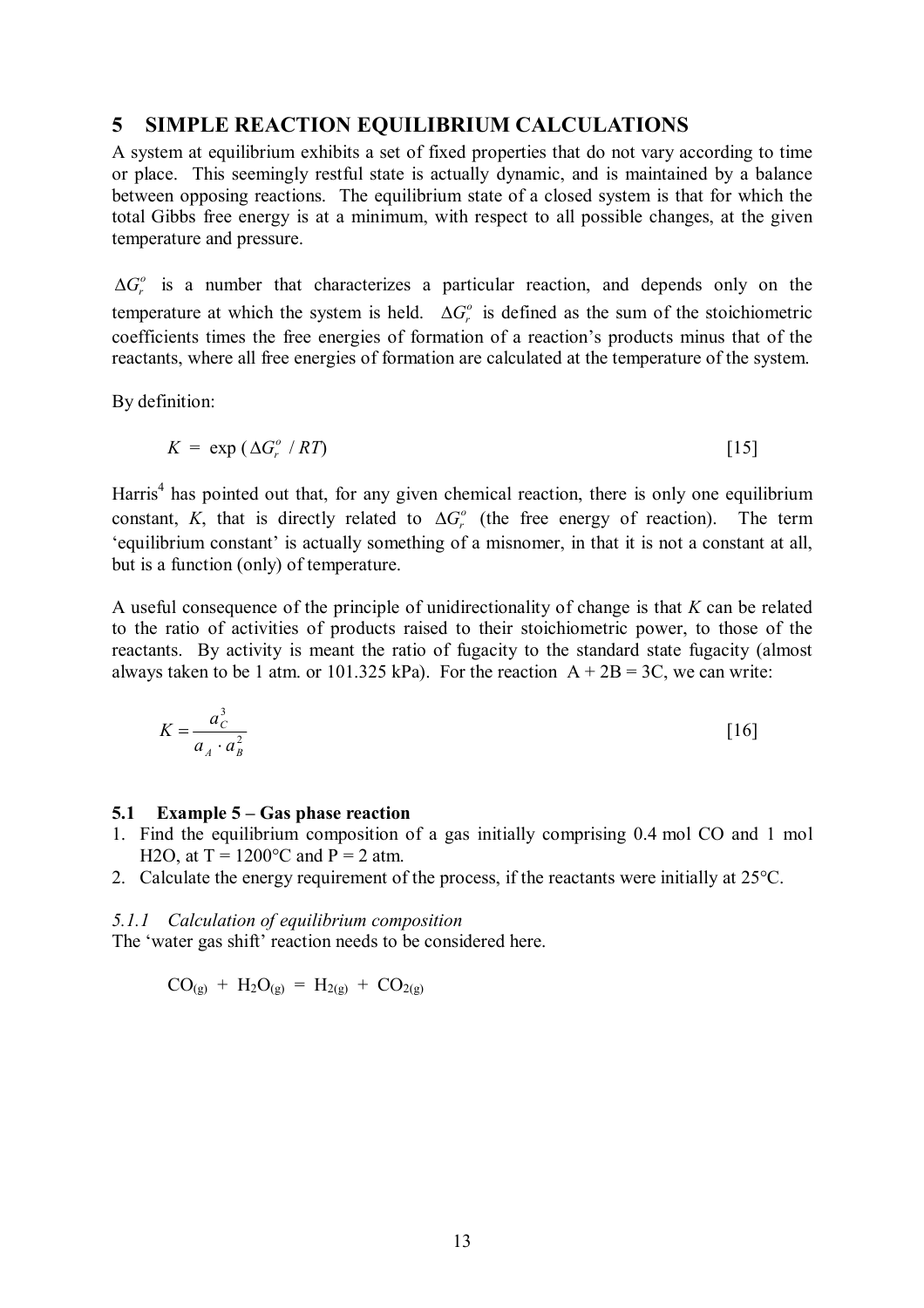|  |      | THERMO v2.10 | Copyright 1988-97 Rodney Jones & Wolfgang Meihack                                                |           |              |
|--|------|--------------|--------------------------------------------------------------------------------------------------|-----------|--------------|
|  |      |              | Thermodynamic function values for the isothermal reaction:                                       |           |              |
|  |      |              | $CO + H2O = H2 + CO2$                                                                            |           |              |
|  |      |              |                                                                                                  |           |              |
|  |      |              |                                                                                                  |           |              |
|  |      |              | $T(^{\circ}C)$ Delta $H^{\circ}$ (kJ/mol) Delta $S^{\circ}$ (J/mol/K) Delta $G^{\circ}$ (kJ/mol) |           | K            |
|  |      |              |                                                                                                  |           |              |
|  | 25   | 2.881        | 76.713                                                                                           | $-19.991$ | .318E+04     |
|  | 500  | $-37.402$    | $-35.276$                                                                                        | $-10.129$ | .483E+01     |
|  | 600  | $-36.425$    | $-34.087$                                                                                        | $-6.662$  | .250E+01     |
|  | 700  | $-35.448$    | $-33.028$                                                                                        | $-3.307$  | $.150E + 01$ |
|  | 800  | $-34.480$    | $-32,081$                                                                                        | $-0.052$  | $.101E + 01$ |
|  | 900  | $-33.523$    | $-31.228$                                                                                        | 3.113     | .727E+00     |
|  | 1000 | $-32.582$    | $-30.458$                                                                                        | 6.196     | .557E+00     |
|  | 1100 | $-31.658$    | $-29.760$                                                                                        | 9.207     | .446E+00     |
|  | 1200 | $-30.753$    | $-29.123$                                                                                        | 12.150    | .371E+00     |
|  | 1300 | $-29.868$    | $-28.542$                                                                                        | 15.033    | $.317E + 00$ |
|  | 1400 | $-29.004$    | $-28.010$                                                                                        | 17.860    | .277E+00     |

**Figure 7: Calculations for the water gas shift reaction** 

From the calculation shown in Figure 7, it can be seen that  $\Delta G_r^{\circ} = 12.15$  kJ/mol, and that  $K = 0.371$ .

The equilibrium expression for the reaction can be written as in equation [16].

$$
K = \frac{a_{H2} \cdot a_{CO2}}{a_{CO} \cdot a_{H2O}} \tag{16}
$$

For an ideal gas (an excellent approximation at 2 atm), equation [16] can be simplified. Note that all stoichiometric coefficients in the reaction are unity. Therefore, in equations [16] and [17], all activities and partial pressures are raised to the power of one.

$$
K = \frac{p_{H2} \cdot p_{CO2}}{p_{CO} \cdot p_{H2O}} = \frac{x_{H2}P \cdot x_{CO2}P}{x_{CO}P \cdot x_{H2O}P}
$$
 [17]

where:

$$
p_i
$$
 = partial pressure of gas  $i$  = mole fraction of gas  $i$  times the total pressure (in atm)

 $x_i$  = mole fraction of gaseous species *i* 

 $P =$ total pressure (in atm)

Note that the standard state fugacity is 1 atm; therefore the value of the pressure should be given in atmospheres and should be treated as a dimensionless quantity.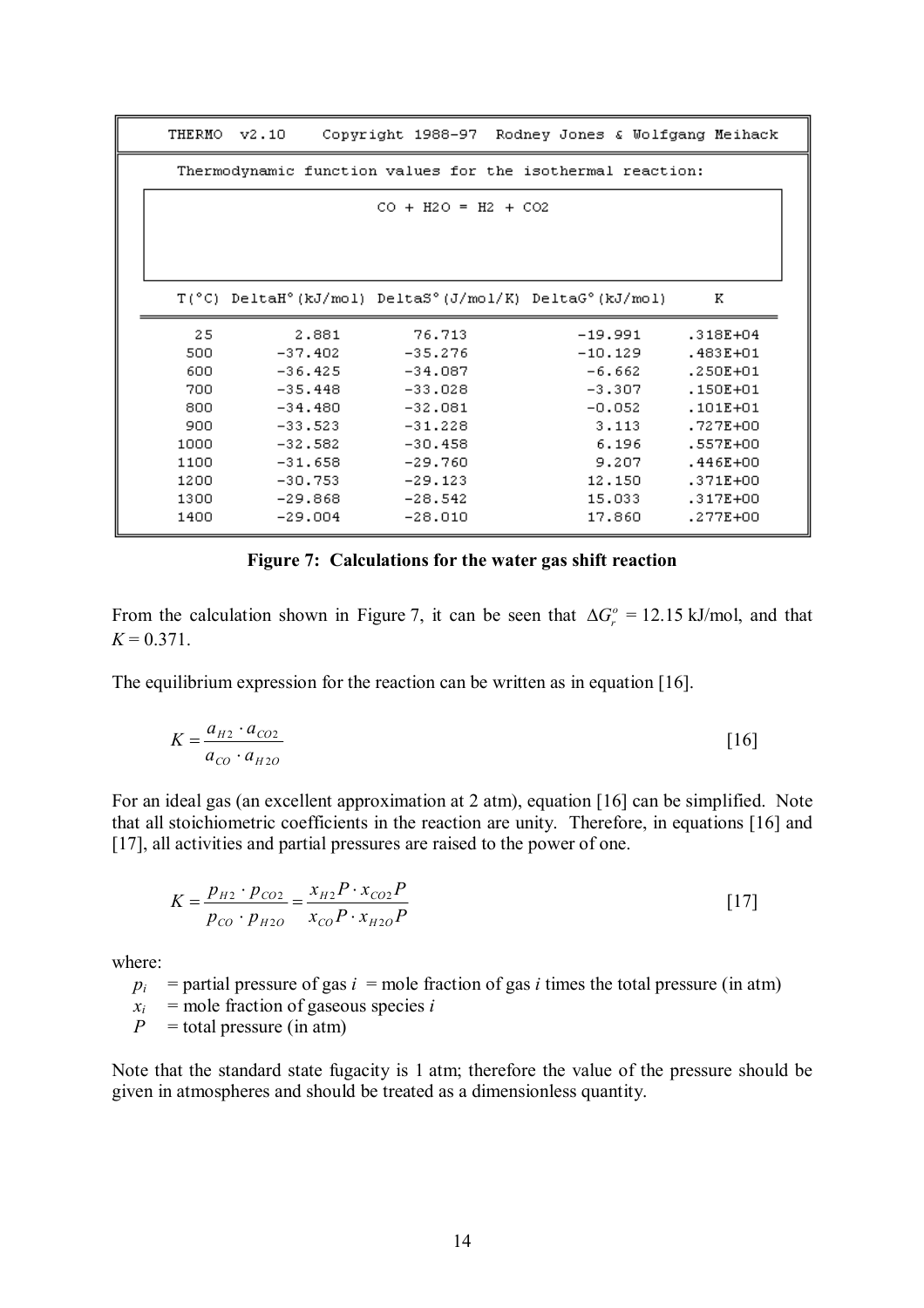Now we need an expression for the equilibrium mole fractions of all the species. First we define the extent  $\varepsilon$  as the number of moles of CO that react. Clearly, at equilibrium, we have:

 $n_{\text{CO}}$  = 0.4 -  $\varepsilon$  $n_{\text{H2O}}$  = 1 -  $\varepsilon$  $n_{\text{H2}}$  =  $\varepsilon$  $n_{\text{CO2}}$  =  $\varepsilon$  $n_{\text{Total}} = 1.4$ 

From the above, it is clear that the equilibrium mole fractions are:

```
x_{\rm CO} = (0.4 - \varepsilon) / 1.4
x_{\text{H2O}} = (1 - \varepsilon) / 1.4x_{H2} = \varepsilon / 1.4x_{CO2} = \epsilon / 1.4
```
The equilibrium mole fractions are now substituted into equation [17], which can be simplified to give:

$$
0.371 = \frac{\varepsilon^2}{(0.4 - \varepsilon)(1 - \varepsilon)}
$$
 [18]

Equation [18] can be re-arranged into quadratic form.

$$
0.629 \, \varepsilon^2 \, +0.5194 \, \varepsilon \, -\, 0.1484 \, =\, 0 \tag{19}
$$

The solution to this equation is  $\varepsilon = 0.225$ . (The other root to the equation is -1.050, which is not physically possible.) This value for the extent of the reaction at equilibrium can now be used to calculate the number of moles of each of the species present at equilibrium.

The equilibrium composition is therefore:

0.175 moles of CO  $0.775$  moles of  $H<sub>2</sub>O$ 0.225 moles of  $H_2$ 0.225 moles of  $CO<sub>2</sub>$ 

#### *5.1.2 Calculation of the energy requirement*

Once the amounts and temperatures of the reactants and products are known, it is very simple to calculate the energy requirements of a process. Figure 8 shows the calculation. Note that the temperature of the reactants is set at 25°C, and that of the products at 1200°C.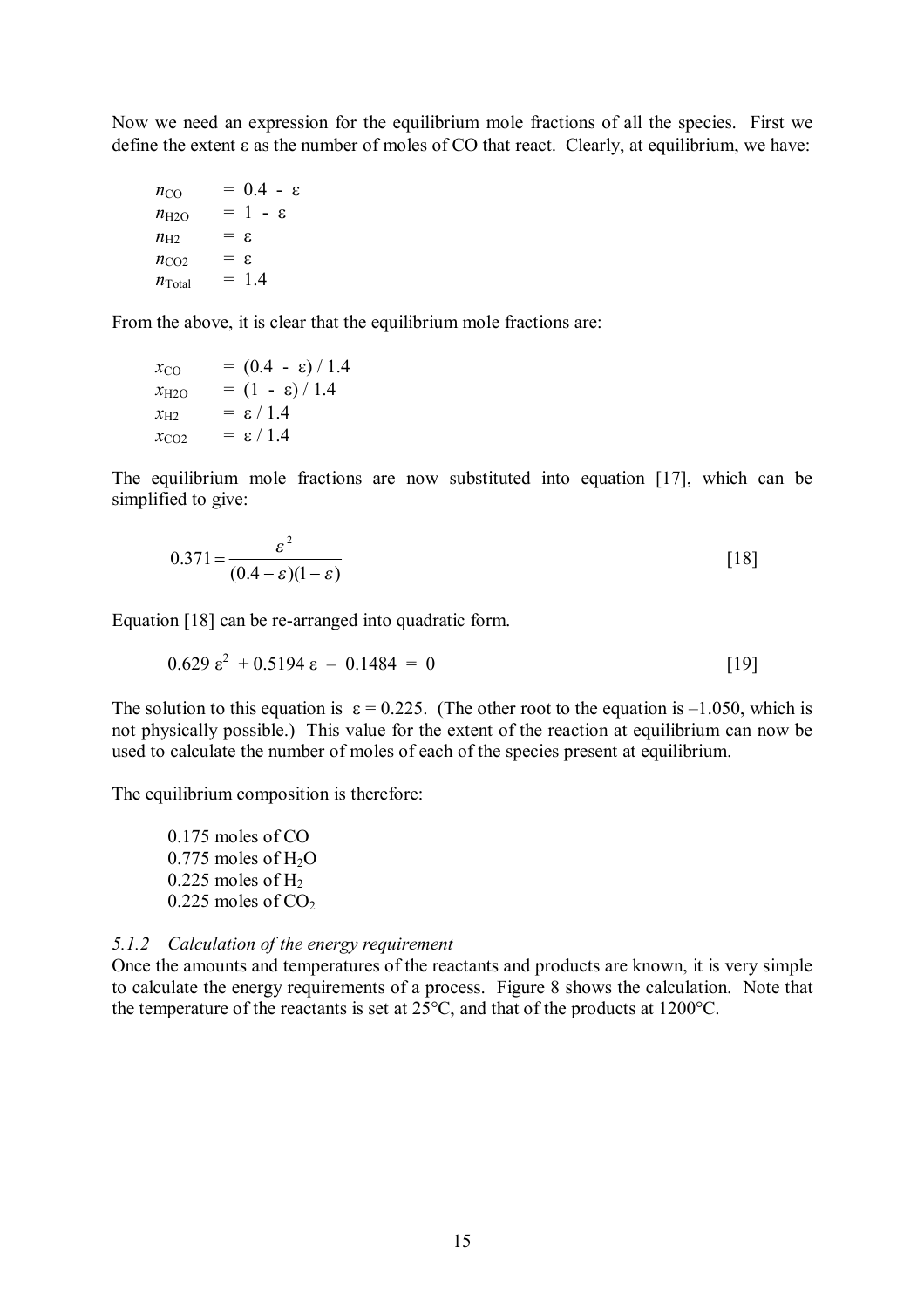| THERMO v2.10                                                |  | Copyright 1988-97 Rodney Jones & Wolfgang Meihack            |  |
|-------------------------------------------------------------|--|--------------------------------------------------------------|--|
|                                                             |  |                                                              |  |
|                                                             |  | $0.4$ CO + H2O = 0.175 CO + 0.775 H2O + 0.225 H2 + 0.225 CO2 |  |
|                                                             |  |                                                              |  |
|                                                             |  |                                                              |  |
|                                                             |  |                                                              |  |
|                                                             |  | Default temperatures (°C) : reactants 25.0 products 1200.0   |  |
|                                                             |  | J kWh J/molCO kWh/kgCO                                       |  |
|                                                             |  | Delta H° : 98771.73  0.02744  246929.33  2.449               |  |
|                                                             |  | Delta S°(/K): 193.53 0.00005 483.83 0.005                    |  |
|                                                             |  | Delta G° : -361430.25 -0.10040 -903575.61 -8.961             |  |
|                                                             |  |                                                              |  |
|                                                             |  |                                                              |  |
| Set default product temperature                             |  |                                                              |  |
| Edit Reactant temp Product temp                             |  | Tabulate<br>Graph H°                                         |  |
| Graph G° Lookup Save                                        |  | Delete<br>Menu                                               |  |
| Use cursor keys to move and press Enter to choose an option |  |                                                              |  |

**Figure 8: Calculations for the water gas shift reaction** 

The energy requirement of the process is therefore 98.8 kJ or 0.0274 kWh.

#### *5.1.3 Alternative method*

The calculation of the equilibrium composition could also be done another way, using the principle that the free energy of the system is at a minimum at equilibrium.

First we calculate the Gibbs free energy of formation of each of the species at 1200 °C. These values are as follows.

| $\Delta G_{f}^{o}$ (CO)                                         | $= -437611$ J/mol |
|-----------------------------------------------------------------|-------------------|
| $\Delta G_f^o$ (H <sub>2</sub> O)                               | $= -56353$ J/mol  |
| $\Delta G^{\textit{o}}_{\textit{f}}\,\left(\text{H}_{2}\right)$ | $= -227024$ J/mol |
| $\Delta G^o_f$ (CO <sub>2</sub> )                               | $= -761994$ J/mol |

The free energy of the system can be expressed by:

$$
G = n_{\text{CO}} \mu_{\text{CO}} + n_{\text{H2O}} \mu_{\text{H2O}} + n_{\text{H2}} \mu_{\text{H2}} + n_{\text{CO2}} \mu_{\text{CO2}} \tag{20}
$$

where

$$
\mu_i = \Delta G_{fi}^o + RT \ln a_i \tag{21}
$$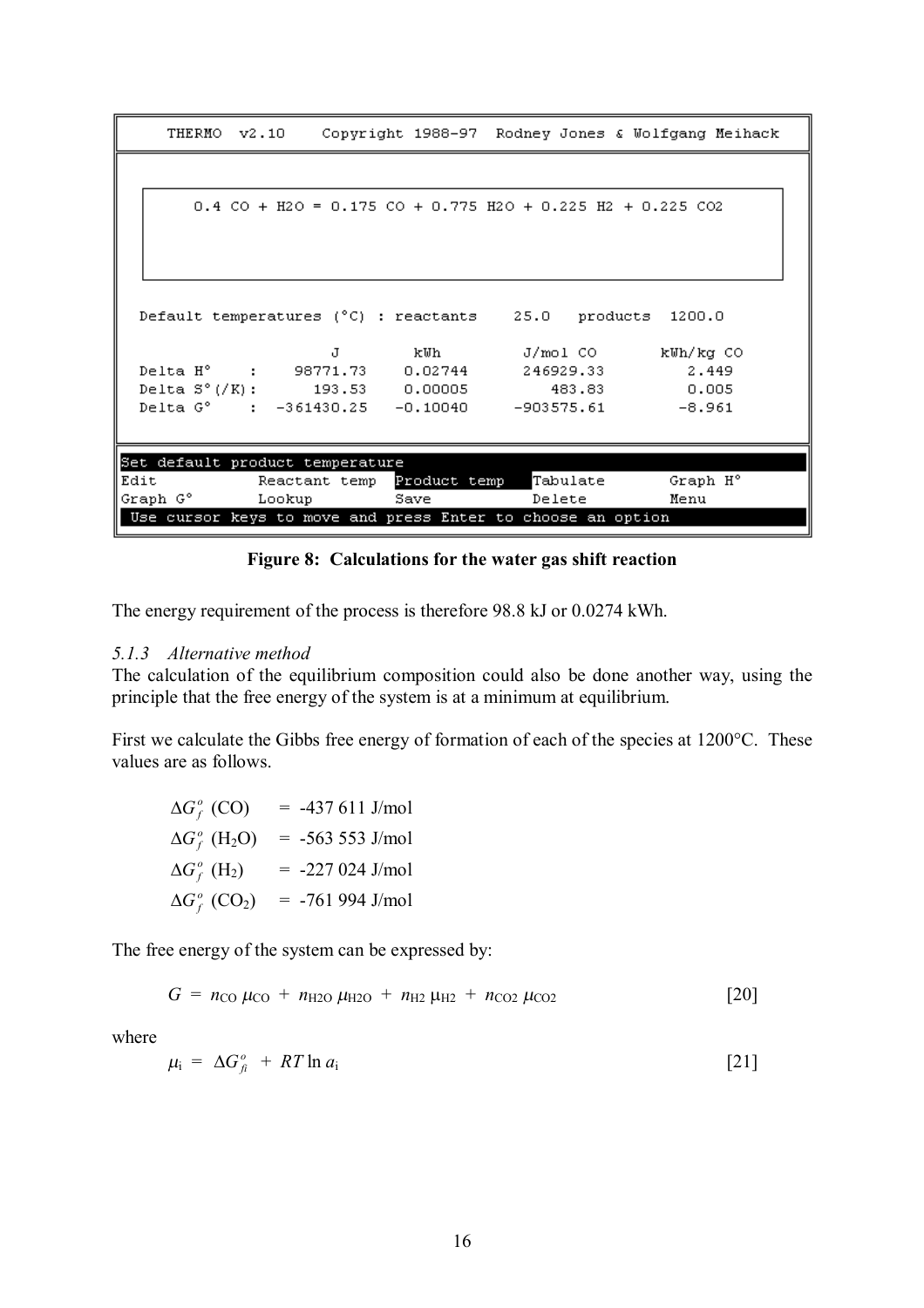Using  $R = 8.3143$  J mol<sup>-1</sup> K<sup>-1</sup> and T = 1473.15 K, equation [20] can be expanded to give:

$$
G = (0.4 - \varepsilon) [-437 611 + RT \ln \{2 (0.4 - \varepsilon) / 1.4\}] + (1 - \varepsilon) [-563 553 + RT \ln \{2 (1 - \varepsilon) / 1.4\}] + \varepsilon [-227 024 + RT \ln \{2 \varepsilon / 1.4\}] + \varepsilon [-761 994 + RT \ln \{2 \varepsilon / 1.4\}]
$$
 [22]

Figure 9 shows the Gibbs free energy of the system (calculated using equation [22]) as a function of the extent of reaction (which can vary between 0 and 0.4). This figure confirms that the free energy of the system is indeed a minimum at a reaction extent of 0.225.



**Figure 9: The Gibbs free energy of the system as a function of reaction extent** 

#### **5.2 Example 4 – Gas-solid reaction**

The only new feature introduced by the presence of a pure condensed phase is the fact that it has an activity of unity. This follows from the fact that it is in its standard state, and therefore its fugacity is equal to its standard state fugacity.

Consider the reaction  $C + CO_2 = 2 CO$ , and calculate the equilibrium composition at 800°C and 0.85 atm, if the initial constituents of the system are 2 moles of C and 1 mole of  $CO<sub>2</sub>$ .

The *Thermo* program readily tells us that, at 800°C,  $\Delta G_r^{\circ} = -17.470$  kJ/mol and  $K = 7.085$ .

The equilibrium expression can be written as follows.

$$
K = \frac{a_{CO}^2}{a_C \cdot a_{CO2}} \tag{23}
$$

Equation [23] can be simplified further.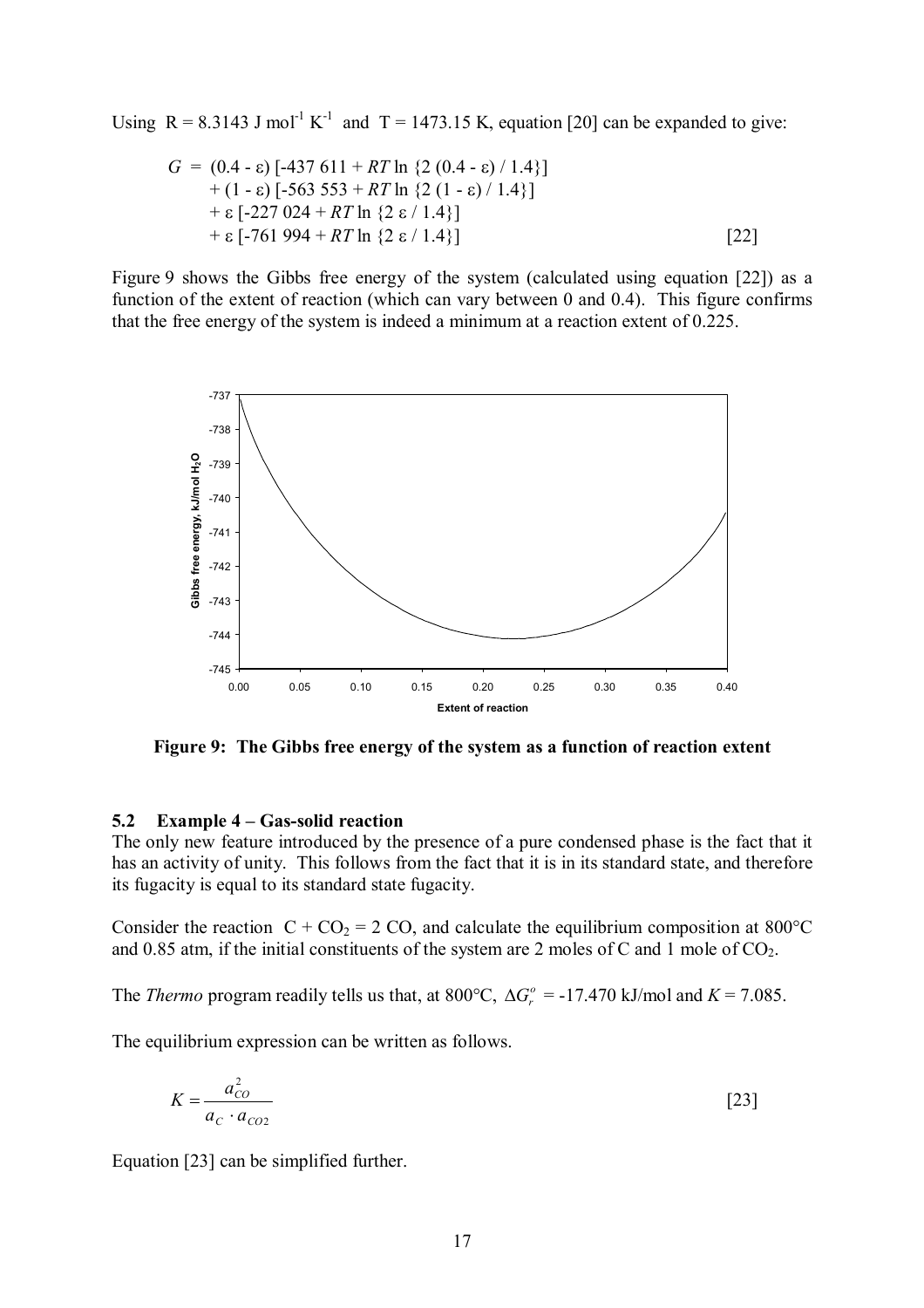$$
K = \frac{(x_{CO}P)^2}{1 \cdot x_{CO2}} \tag{24}
$$

Let  $\varepsilon$  be equal to the number of moles of C consumed. Then we can write:

$$
n_{\text{CO2}} = 2 - \varepsilon
$$
  
\n
$$
n_{\text{CO2}} = 1 - \varepsilon
$$
  
\n
$$
n_{\text{CO}} = 2 \varepsilon
$$
  
\n
$$
n_{\text{Total in gas phase}} = 1 + \varepsilon
$$

Note that we are not interested in the total number of moles overall, but in the total number of moles in the gas phase. The only mole fractions required are those of the  $CO$  and  $CO<sub>2</sub>$  in the gas. From the above figures, it is clear that the equilibrium mole fractions are:

$$
x_{\text{CO}} = (1 - \varepsilon) / (1 + \varepsilon)
$$
  

$$
x_{\text{CO2}} = 2\varepsilon / (1 + \varepsilon)
$$

These relationships can be substituted into equation [24] to give the final equation required for the solution of the equilibrium extent of reaction.

$$
K = \frac{4P^2\varepsilon^2}{(1+\varepsilon)(1-\varepsilon)}
$$
 [25]

#### **5.3 Example 5 – Vapour pressure of manganese**

Manganese has a normal boiling point of around 2060°C, and has a relatively high vapour pressure at high temperatures. The vapour pressure can be obtained directly from a tabulation of equilibrium constants at different temperatures, as shown in Figure 10. Consider the reaction  $Mn = Mn_{(g)}$ . The equilibrium expression for this reaction simplifies to *K* being equal to the partial pressure of  $\text{Mn}_{\text{(g)}}$ , as the activity of the condensed Mn is unity. For example, from the figure, we can see that the vapour pressure of manganese at 1700 °C is 0.113 atm.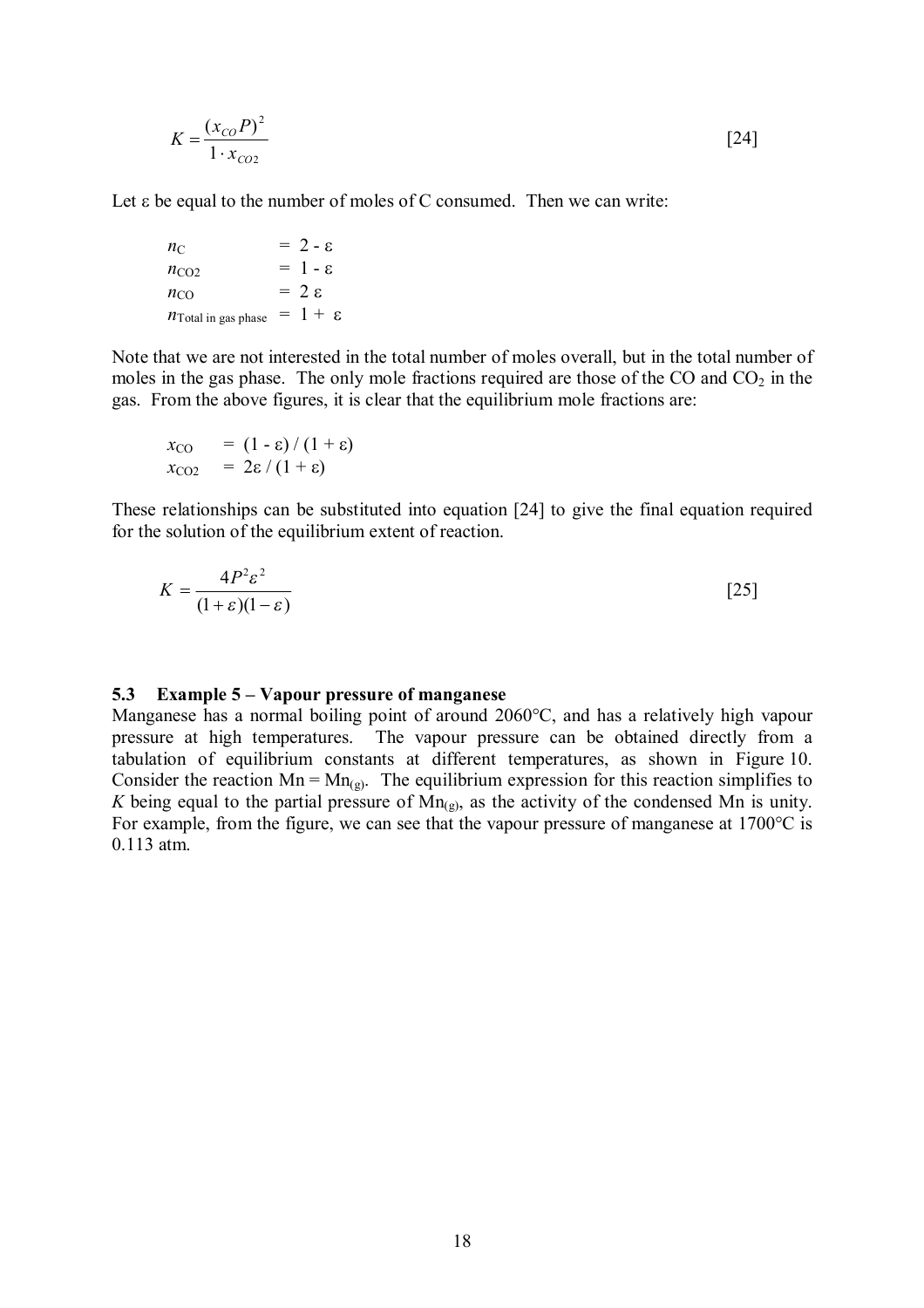| THERMO | v2.10   | Copyright 1988-97 Rodney Jones & Wolfgang Meihack                                                |         |              |  |
|--------|---------|--------------------------------------------------------------------------------------------------|---------|--------------|--|
|        |         | Thermodynamic function values for the isothermal reaction:                                       |         |              |  |
|        |         | $Mn = Mn(q)$                                                                                     |         |              |  |
|        |         |                                                                                                  |         |              |  |
|        |         |                                                                                                  |         |              |  |
|        |         | $T(^{\circ}C)$ DeltaH $^{\circ}$ (kJ/mol) DeltaS $^{\circ}$ (J/mol/K) DeltaG $^{\circ}$ (kJ/mol) |         | К            |  |
| 25     | 282.931 | 141.177                                                                                          | 240.839 | .640E-42     |  |
| 1300   | 245.166 | 106.704                                                                                          | 77.304  | $.271E - 02$ |  |
| 1400   | 242.659 | 105.159                                                                                          | 66.711  | $.827E - 02$ |  |
| 1500   | 240.152 | 103,704                                                                                          | 56.269  | .220E-01     |  |
| 1600   | 237.644 | 102.328                                                                                          | 45.968  | $.523E - 01$ |  |
| 1700   | 235.137 | 101.024                                                                                          | 35,801  | $.113E + 00$ |  |
| 1800   | 232.630 | 99.785                                                                                           | 25.761  | .224E+00     |  |
| 1900   | 230.123 | 98.604                                                                                           | 15.842  | .416E+00     |  |
| 2000   | 227.616 | 97.476                                                                                           | 6.038   | .727E+00     |  |
| 2100   | 0.000   | 0.000                                                                                            | 0.000   | .100E+01     |  |
| 2200   | 0.000   | 0.000                                                                                            | 0.000   | $.100E + 01$ |  |

**Figure 10: Tabulation of vapour pressure of manganese (shown as K)** 

### **5.4 A word of caution**

It has been noted that the equilibrium constant is a function of temperature only, but the equilibrium composition of a given system depends on the starting composition (in terms of the total number of moles of each element present) and the pressure as well. For this reason, great care should be taken before extrapolating results from one 'equilibrium curve' to another situation.

# **6 FREE-ENERGY MINIMIZATION**

Pyrometallurgical processes take place at high temperatures. For this reason, the attainment of equilibrium in many processes is not prevented by kinetic limitations. However, a general method for the prediction of the composition of an isothermal multiphase system at equilibrium is required.

Problems relating to the chemical equilibrium of a system involving several chemical species are notoriously intractable, requiring the solution of many simultaneous non-linear equations. However, such problems can be reduced to the minimization of the Gibbs free energy of the system, which is the fundamental description of chemical equilibrium. In general, there is an infinite number of ways in which non-negative mole numbers can be assigned to the possible product species such that the chemical reactions involving the specified reactants will be balanced. At a specified temperature and pressure, the most stable products (the desired solution to the problem) are those associated with the lowest free energy.

The equilibrium state of a closed system is that for which the total Gibbs free energy is a minimum with respect to all possible changes at the given temperature and pressure.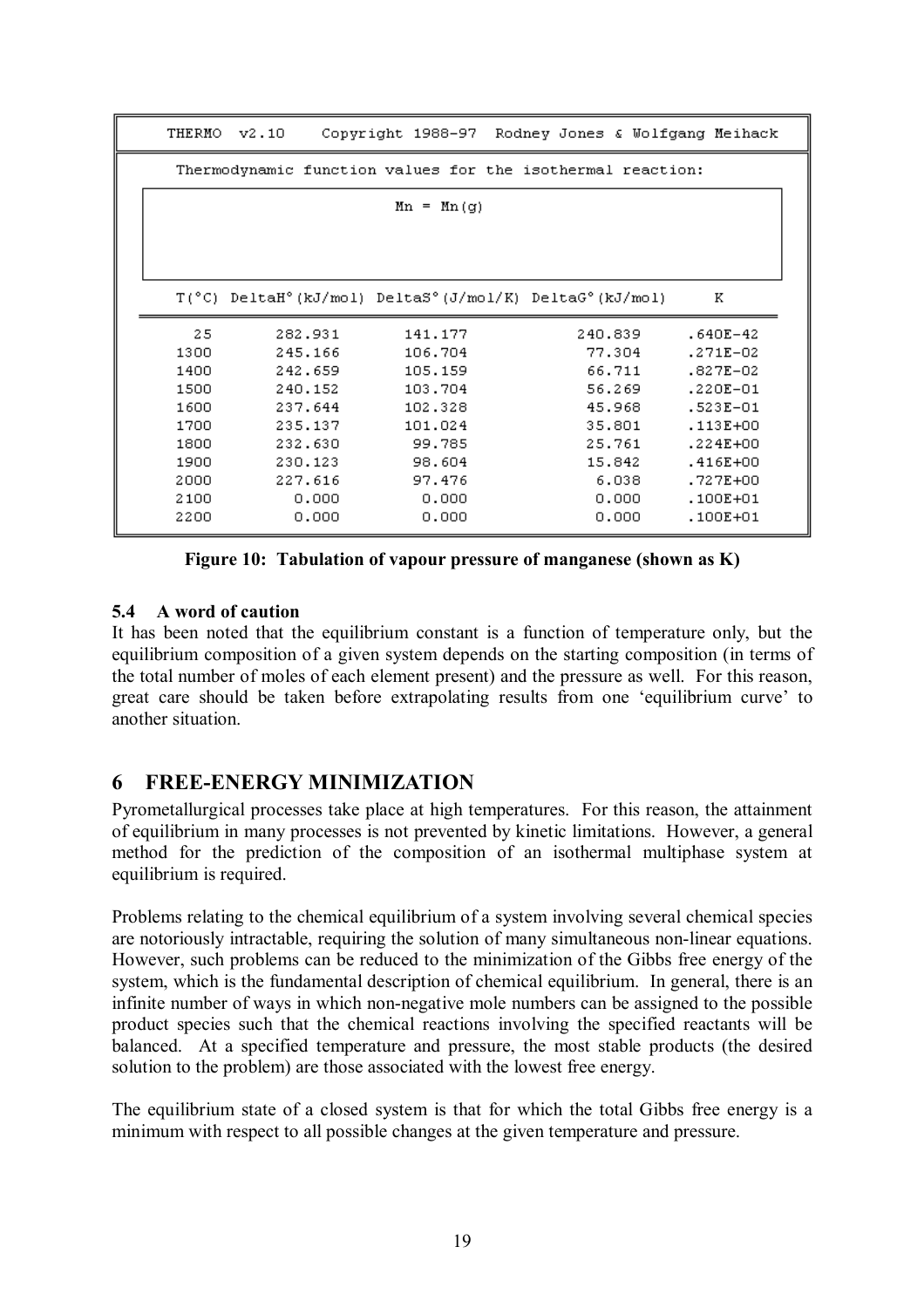This criterion of equilibrium provides a general method for the determination of equilibrium states. One writes an expression for the total Gibbs free energy of the system as a function of the number of moles of the components in the several phases, and then finds the set of values for the number of moles which minimizes this function, subject to the constraints of mass conservation. This procedure can be applied to problems of phase or chemical-reaction equilibria or to a combination of both. The technique has the advantage of requiring little chemical intuition or experience to set up and carry out the necessary calculations.

The foremost proponent of this approach is undoubtedly Eriksson<sup>5-7</sup>. He has developed a technique for solving the equilibria in systems containing one gas phase, several pure condensed phases, and several condensed mixtures.

#### **6.1 Fundamental relationships**

In the following derivation, it is assumed that the gas phase is ideal and that the condensed phases are immiscible. Elimination of this second assumption, which may be necessary in some systems having large liquid fractions, requires a more advanced mathematical treatment.

The Gibbs free energy (*G*) of a multiphase multicomponent system can be expressed as

$$
G = \sum_{p} \sum_{i} n_i^p \mu_i^p \tag{26}
$$

where:

 $G =$  Gibbs free energy of the system  $(kJ)$ *p*  $n_i^p$  = number of moles of species *i* in phase *p* (mol)  $\mu_i^p$  = chemical potential of species *i* in phase *p* (kJ/mol)

The chemical potential is defined as

$$
\mu_i^p = \mu_i^o + RT \ln a_i^p \tag{27}
$$

where:

- $\mu_i^o$  = reference (standard state) chemical potential of species *i* (kJ/mol)
- $R$  = ideal gas constant = 8.3143 J mol<sup>-1</sup> K<sup>-1</sup>
- $T =$ absolute temperature (K)
- *p*  $a_i^p$  = activity of species *i* in phase *p*

It is convenient to (arbitrarily) set  $\mu_i^o = 0$  for all elements in their standard states. Then for all species

$$
\mu_i^o = \Delta G_{fi}^o \tag{28}
$$

where

$$
\Delta G_{fi}^{\circ}
$$
 = Gibbs free energy of formation of species *i* at the process temperature (kJ/mol)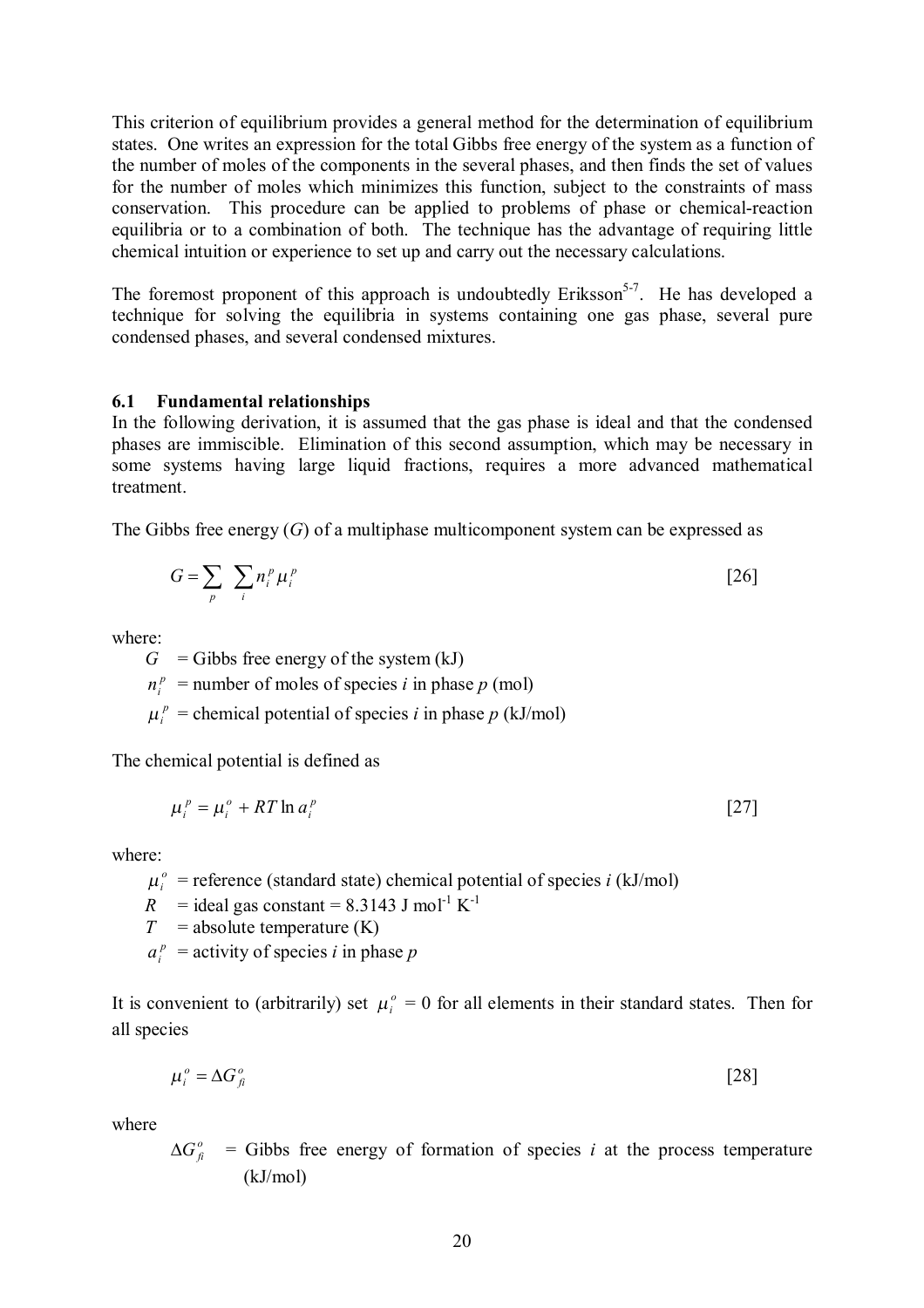Therefore

$$
\mu_i^p = \Delta G_{fi}^o + RT \ln a_i^p \tag{29}
$$

The gas phase is assumed to behave ideally. Therefore, for the gaseous species, the activities  $(a_i^g)$  $a_i^g$ ) are equal to the partial pressures. That is to say, the activity of a particular species is equal to its mole fraction times the total pressure.

$$
a_i^g = (n_i^g / N^g) \cdot P \tag{30}
$$

where:

*g*  $n_i^g$  = number of moles of species *i* in the gas phase

 $N^g$  = total number of moles in the gas phase

 $P =$  total pressure of the system (atm)

For the species in condensed mixtures (which are non-ideal in the general case), the activities are expressed as

$$
a_i^p = \gamma_i^p \cdot (n_i^p / N^p) \tag{31}
$$

where:

*p*  $\gamma_i^p$  = activity coefficient of species *i* in condensed mixed phase *p* 

*p*  $n_i^p$  = number of moles of species *i* in condensed mixed phase *p* 

 $N^p$  = total number of moles in the condensed phase

#### **6.2 Function to be minimized**

This minimization problem has the free energy of the system as the objective function, and the number of moles of each of the chemical species in each phase as the variables.

The total Gibbs free energy (*G*) of the system can be expressed in dimensionless form by dividing *G* by *RT*. This function is shown in equation [32].

The phases are numbered consecutively, from  $p = 1$  for the gas phase, via  $p = 2$  to  $(q + 1)$  for the condensed mixtures, up to  $p = (q + s + 1)$  for the condensed pure phases. The total number of moles in phase  $p$  is denoted by  $N^p$ , and the total number of species present in phase  $p$  is denoted by  $m_p$ .

$$
\frac{G}{RT} = \sum_{i=1}^{m_1} n_i^1 \left[ \frac{(\Delta G_f^o)^1_i}{RT} + \ln P + \ln \frac{n_i^1}{N^1} \right] + \sum_{p=2}^{q+1} \sum_{i=1}^{m_p} n_i^p \left[ \frac{(\Delta G_f^o)^p_i}{RT} + \ln \gamma_i^p + \ln \frac{n_i^p}{N^p} \right] + \sum_{p=q+2}^{q+s+1} \sum_{i=1}^{m_p} n_i^p \frac{(\Delta G_f^o)^p_i}{RT}
$$
\n[32]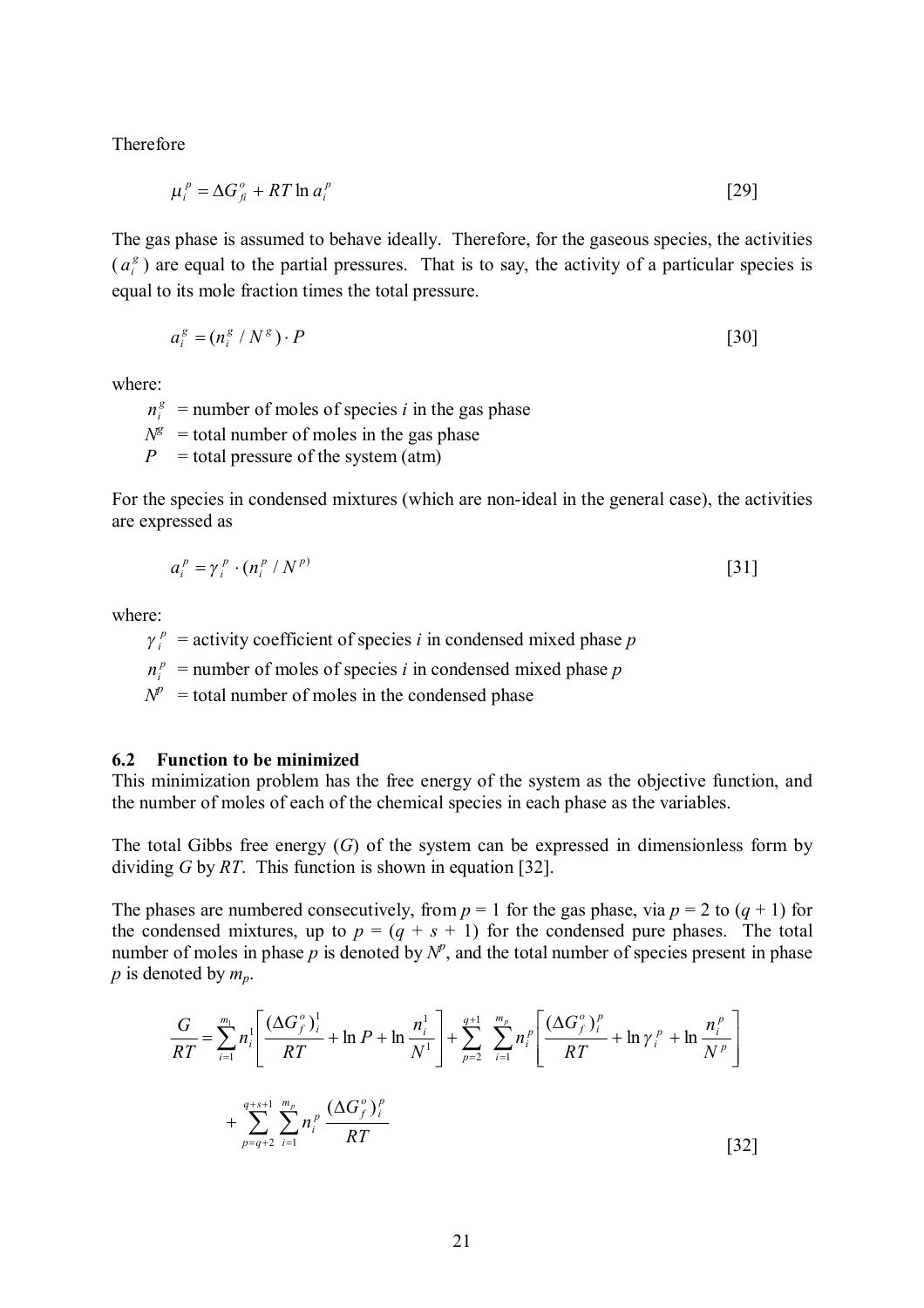where:

*i*

| G              |                                                                                                                     |
|----------------|---------------------------------------------------------------------------------------------------------------------|
| $\overline{R}$ | = total Gibbs free energy of the system (kJ)<br>= ideal gas constant = $8.3143$ J mol <sup>-1</sup> K <sup>-1</sup> |
| T              | $=$ absolute temperature $(K)$                                                                                      |
| $n_i^P$        | $=$ number of moles of species <i>i</i> in phase <i>p</i> (mol)                                                     |
|                | $(\Delta G_f^o)^p =$ Gibbs free energy of formation of species <i>i</i> at the process temperature                  |
|                | (kJ/mol)                                                                                                            |
|                | $=$ total pressure (atm)                                                                                            |
| $\lambda$ . P  | $=$ activity exacting the consider $i$ in phase $r$                                                                 |

 $=$  activity coefficient of species *i* in phase *p* 

Determination of the equilibrium composition requires finding a non-negative set of mole numbers  $n_i^p$  that will minimize the total free energy of the system.

#### **6.3 Constraining equations**

Although molecular species are not conserved in a closed reacting system, the amounts of each element present remain constant. Therefore, the constraints that apply are those of mass conservation for each element present in the system, as well as those of non-negativity of the number of moles of each species present.

Each element is conserved in the process, so that

$$
\sum_{p=1}^{q+s+1} \sum_{i=1}^{m_p} a_{ij} \; n_i^p = b_j \qquad (j = 1, 2, ..., l)
$$

where:

 $a_{ij}$  = number of atoms of element *j* in species *i* 

 $b_j$  = total number of moles of element *j* in the feed

 $l =$  total number of elements present in the system

#### **6.4 Optimization method**

The optimization method (explained in detail elsewhere<sup>8</sup>) involves a search for a minimum value of the dimensionless quantity (*G*/*RT*), subject to the mass balance relations as subsidiary conditions. The standard solution to this type of problem involves the use of undetermined Lagrange multipliers. These are artificial variables which are used in constrained optimization problems to avoid the need for explicit simultaneous solution of a given function and its constraining function.

### **7 SOLUTIONS**

A solution is a homogeneous mixture of two or more substances, and is a single phase. Gas mixtures, molten slags, metals, alloys, mattes, speisses, and salts are metallurgically important solutions. A component of a solution can take part in reactions in the same way as a pure substance can; however, its activity (that active portion able to react) is related to the concentration in the solution, and to the effect of the other constituents of the solution upon it.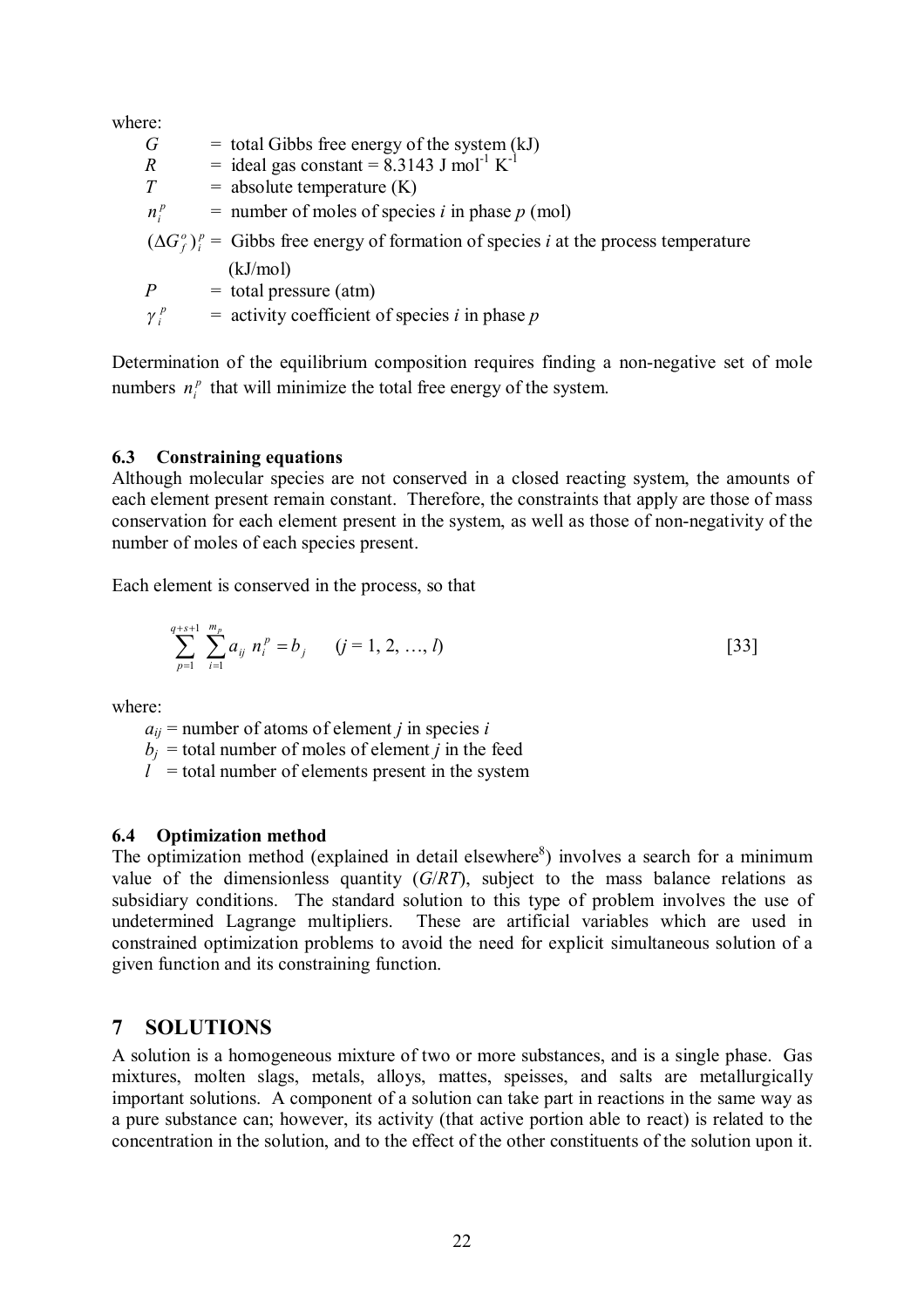The activity of a component is equal to its mole fraction multiplied by an activity coefficient. An ideal solution is one having all activity coefficients equal to one; i.e. activities are equal to mole fractions.

In equilibrium calculations, it is assumed that the activity of each species in the specified system can be calculated from the chemical composition of each phase. The activity of a component in a solution is defined as the ratio of its fugacity to its standard-state fugacity. The activity function can, at least in theory, be calculated from the equation of state of the solution. However, because of the low accuracy of liquid-phase equations of state in general, other techniques are required for the calculation of activities in slag and metal solutions. Unfortunately, accurate activity data for the components in complex slags and metals remains limited, but is steadily improving.

The ideal-solution model, in which the activity of each component equals its mole fraction, is the simplest model of activities in solution. This model takes into account only the effect of dilution on activities, and ignores the chemical and physical effects of mixing. Although very few metal solutions, and even fewer oxide systems, display 'ideal' behaviour, this is chosen as the reference for solution behaviour.

It is usually expedient to assume that the gas phase behaves ideally, as this is a reasonably accurate assumption under the conditions most frequently encountered (namely low pressure and high temperature).

Slags are relatively concentrated solutions of oxides, and usually contain oxides such as  $SiO<sub>2</sub>$ , CaO, MgO, and  $A<sub>12</sub>O<sub>3</sub>$ , together with the oxides of the metals involved in the process. They are complex solutions in which each component influences the activity of the others, and hence their behaviour is not easily described. Some authors have derived solution models for slags based on the ideal or regular constitutional models, using various species as components. Others have adopted a structural approach, modelling the slag properties in terms of some hypothetical structure. It is now generally accepted that slags are essentially ionic systems, although they have on occasion been viewed as having a molecular structure, with the molecules envisaged as combining to form more complex (and unreactive) molecular structures, for example,  $2CaO.SiO<sub>2</sub>$ , which exist in dissociated equilibrium with the corresponding components.

### **7.1 Ideal Mixing of Complex Components**

A major improvement on the ideal-mixing model is the use of the Ideal Mixing of Complex Components<sup>9</sup> (IMCC) approach, as proposed by Hastie and Bonnell<sup>10-12</sup>. This generally allows good estimates for the equilibrium products to be generated, by including many possible intermediate compounds in the list of species assumed to be present at equilibrium; in this way it models some of the chemical interactions between the species. This model attributes deviations from ideal-solution behaviour to the formation of complex component liquids and solid phases. The activities are taken to be equal to the equilibrium mole fractions of the uncomplexed components. Although this solution model may be fictitious, it provides a useful starting point, in the absence of a better model for complex systems. One of the prime benefits of this predictive model is that it is equally capable of handling systems containing few or many components.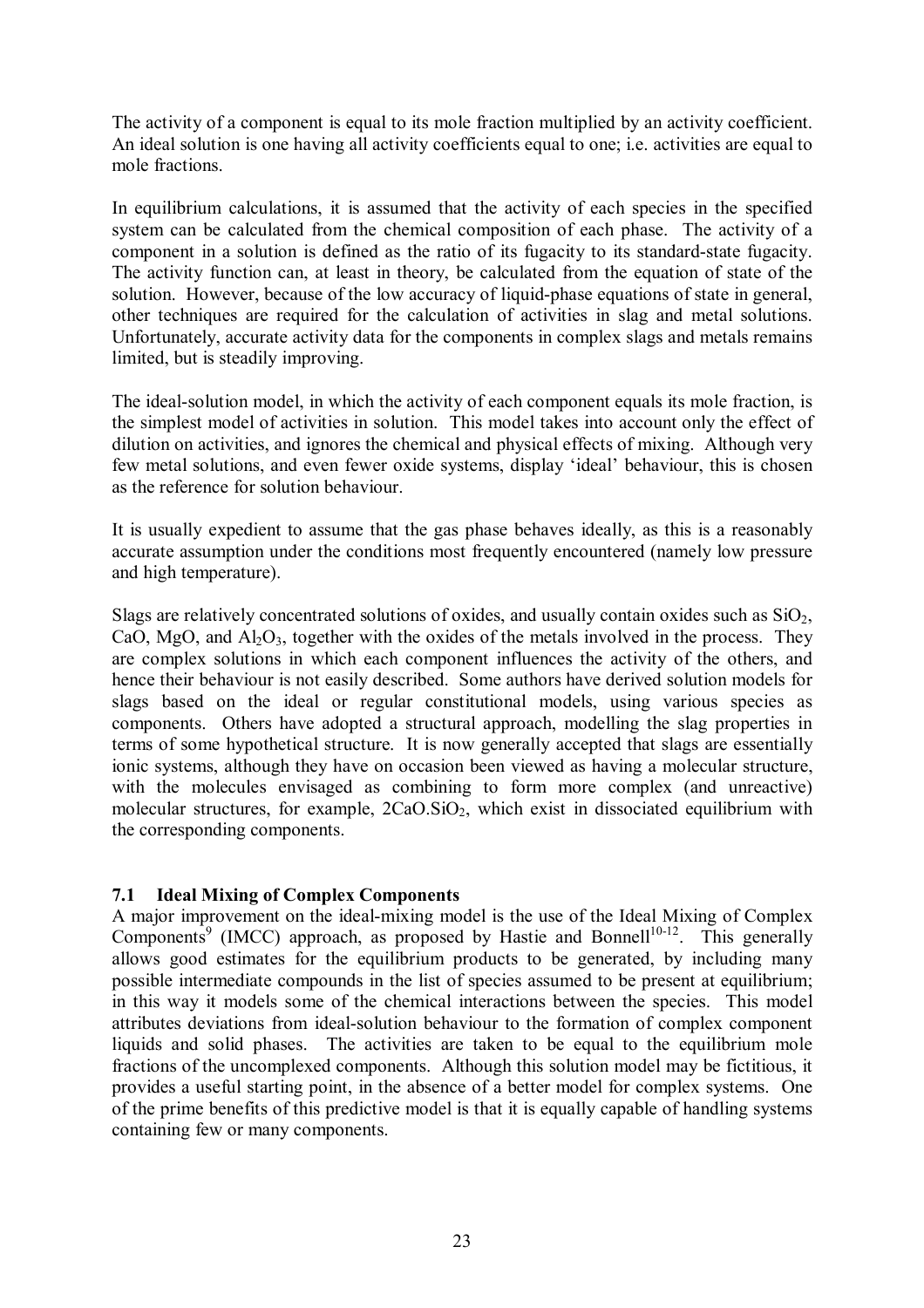The IMCC approach has been used previously<sup>9</sup> to model simple industrial slags. Figure 11 shows the activity – mole-fraction relationship for MgO in the CaO-MgO-SiO<sub>2</sub> ternary system at a constant level of 30 mole % CaO. From the figure, a comparison can be made between the calculated activities, the experimentally determined activities, and the ideal activities. There was excellent agreement between the calculated and experimentally determined activities of CaO and MgO, and reasonably good agreement between the activity curves for  $SiO<sub>2</sub>$ . It is also important to note the large discrepancies that would result if the assumption of an ideal solution was made.



**Figure 11: Activity – mole-fraction curve for MgO in the system CaO-MgO-SiO<sup>2</sup> (at 30% CaO) at 1600°C** 

The IMCC model is a good starting point for modelling unknown systems, but if there is sufficient data available, it may be better to use one of the more sophisticated solution models described below. There are two most prominent solution models being actively developed for multi-component slag systems, and one for alloy systems.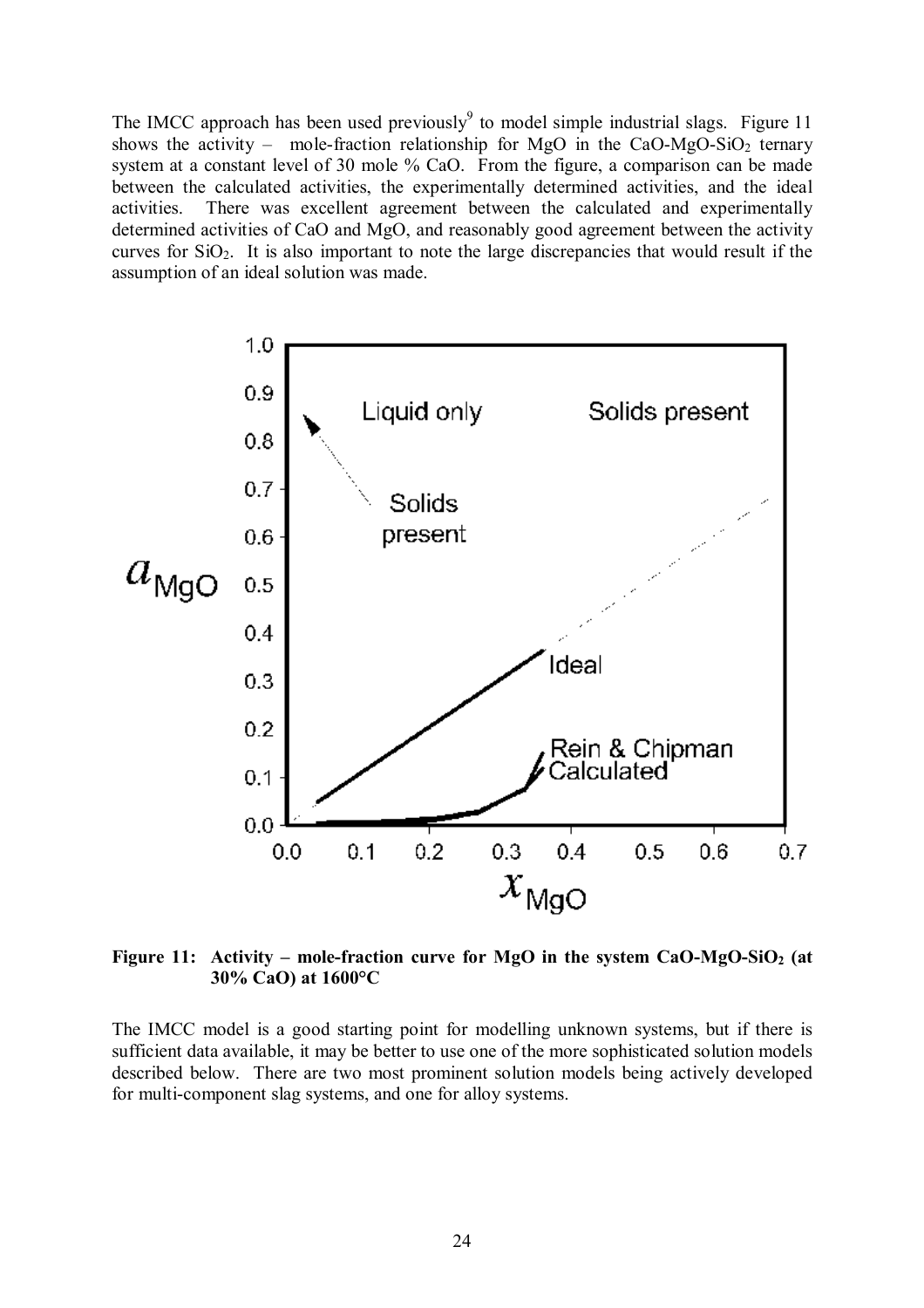### **7.2 Cell model for slags**

The cell model<sup>13-14</sup>, as proposed by H. Gaye of IRSID, France, and others, describes steelmaking slags as having both anionic and cationic sub-lattices. The cell model uses data derived from binary systems to describe higher-order systems. This has led to some limitations, particularly in systems with a high content of alumina.

### **7.3 Modified quasichemical model for slags**

The modified quasichemical model<sup>15</sup> developed by A.D. Pelton and M. Blander is the subject of vigorous ongoing work at the École Polytechnique in Montreal, Canada. Solution data for an ever-increasing variety of multi-component systems is being evaluated, and the models extended. These models are available as part of the  $F^*A^*C^*T$  database<sup>16-17</sup>.

The modified quasichemical (MQ) model was developed for the analysis of the thermodynamic properties of structurally ordered liquid solutions, particularly molten silicates. Ternary and quaternary properties are estimated from the subsidiary binary systems. The MQ model is not intended as a detailed theory of silicate structure, but rather as a mathematical formalism which has the advantage of generality and which appears to have the charateristics required for relatively reliable interpolations and extrapolations of data into unmeasured regions, and for extensions which can be used for multi-component systems.

### **7.4 Modified interaction parameter model for alloys**

The modified interaction parameter model<sup>18</sup>, developed by A.D. Pelton and C.W. Bale is currently the best available for a wide range of alloys, including those based on Fe, Cu, Al, Ni, and Pb. These models are also available as part of the F\*A\*C\*T database. Because the unified interaction parameter formalism is thermodynamically self-consistent at both infinite dilution and finite concentrations, and it unifies various other formalisms for which older data is available, it has become the most widely used formalism for estimating activities of components in liquid alloys. However, some care should be taken in the application of data derived from experiments on dilute alloys (e.g. steel) to concentrated alloys (e.g. ferrochromium).

# **8 CONCLUSIONS**

The laws of thermodynamics provide an elegant mathematical expression of some empirically-discovered facts of nature. The principle of energy conservation allows calculations to be made of the energy requirements for processes. The principle of increasing entropy (and the resulting free-energy minimization) allows predictions to be made as to the extent to which those processes may proceed.

Readily-available software allows thermodynamic calculations to be performed quickly and consistently. Using a reference state of the elements in their standard state at 25°C and 1 atm. having a standard enthalpy of formation of zero, energy balance calculations can be carried out without reference to the process or reaction paths.

Equilibrium calculations can be performed most effectively using the technique of freeenergy minimization. The equilibrium state of a closed system is that for which the total Gibbs free energy is a minimum with respect to all possible changes at the given temperature and pressure. This criterion allows the calculation of the equilibrium state of multiple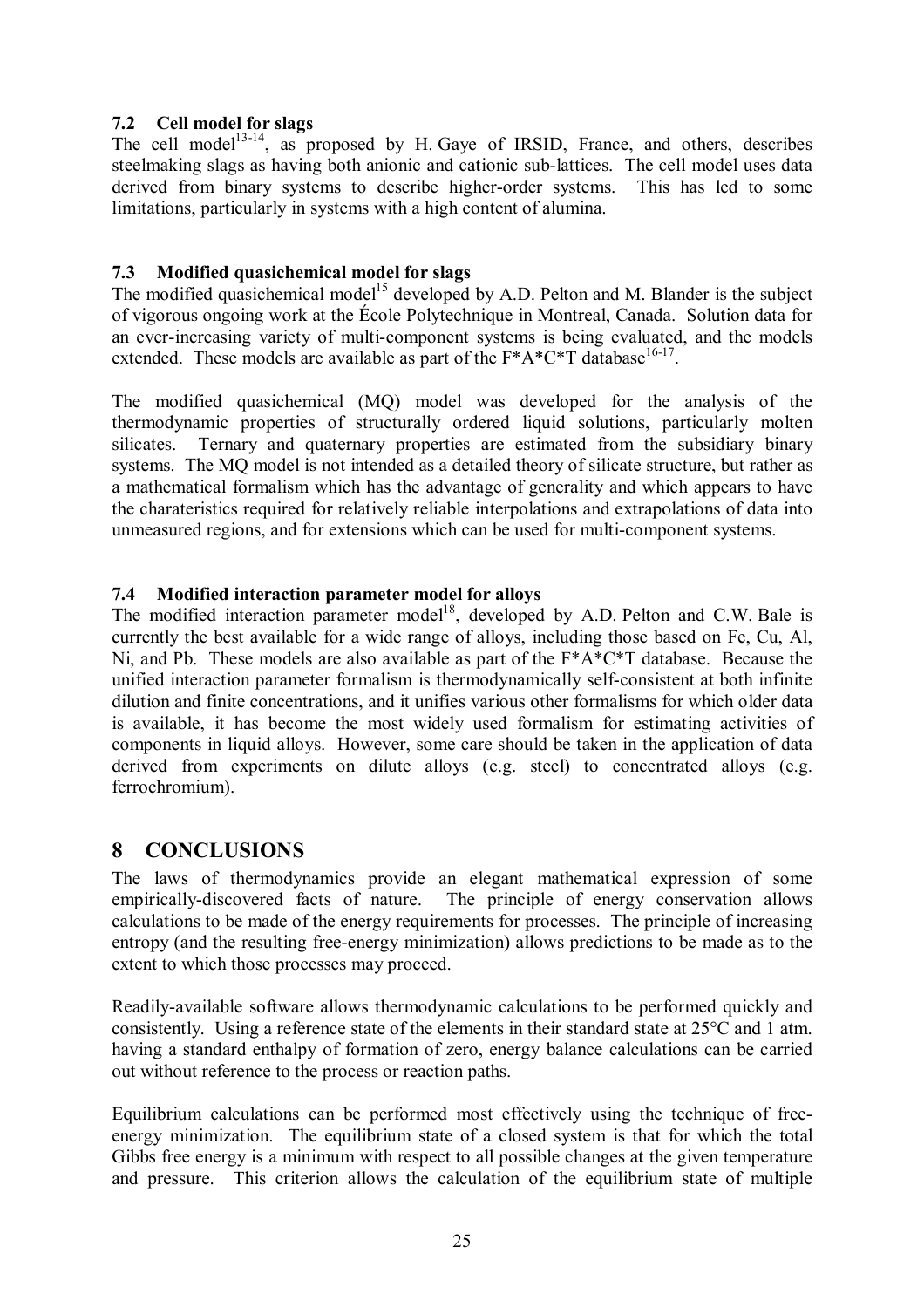simultaneous chemical reactions, simply requiring the specification of the amounts of material initially present, the temperature and pressure of the system, and a list of possible species in each phase.

A good solution model should be capable of giving not only a good description of the available experimental data, but also reasonable extrapolations in temperature and to higherorder systems. A number of good solution models for slags and alloys are available, but this is still an area of active development.

## **9 REFERENCES**

- 1. G.M. Barrow, "Thermodynamics should be built on energy not on heat and work", *J.Chem.Educ.*, February 1988, Vol.65, No.2, pp.122-125.
- 2. C.P. Snow, "The two cultures and a second look", Cambridge University Press, 1964, p.15.
- 3. M.L. McGlashan, The use and misuse of the laws of thermodynamics", *J.Chem.Educ.*, May 1966, Vol.43, No.5, pp.226-232.
- 4. W.F. Harris, "The plethora of equilibrium constants", ChemSA, November 1978, pp.170-172.
- 5. G. Eriksson, "Thermodynamic studies of high temperature equilibria. III. SOLGAS, a computer program for calculating the composition and heat condition of an equilibrium mixture", *Acta Chem. Scand.*, Vol.25, 1971, pp.2651-2658.
- 6. G. Eriksson & E. Rosen, "Thermodynamic studies of high temperature equilibria. VIII. General equations for the calculation of equilibria in multiphase systems", *Chem. Scr.*, Vol.4, 1973, pp.193-194.
- 7. G. Eriksson, "Thermodynamic studies of high temperature equilibria. XII. SOLGASMIX, a computer program for calculation of equilibrium compositions in multiphase systems", *Chem.Scr.*, Vol.8, 1975, pp.100-103.
- 8. R.T. Jones, "Computer simulation of process routes for producing crude stainless steel", MSc(Eng) Dissertation, University of the Witwatersrand, Johannesburg, 3 October 1989.
- 9. R.T. Jones & B.D. Botes, "Description of non-ideal slag and metal systems by the intermediate-compound method", Proceedings of Colloquium on Ferrous Pyrometallurgy, SAIMM, Vanderbijlpark, 18 April 1989.
- 10. J.W. Hastie & D.W. Bonnell, "A predictive phase equilibrium model for multicomponent oxide mixtures: Part II. Oxides of Na-K-Ca-Mg-Al-Si", *High Temp. Sci.*, Vol.19, 1985, pp.275-306.
- 11. J.W. Hastie, W.S. Horton, E.R. Plante, & D.W. Bonnell, "Thermodynamic models of alkali-metal vapor transport in silicate systems", *High Temp. High Press.*, Vol.14, 1982, pp.669-679.
- 12. J.W. Hastie & D.W. Bonnell, "Thermodynamic activity predictions for molten slags and salts", Abstract, Third International Conference on Molten Slags and Glasses, University of Strathclyde, Glasgow, 27-29 June 1988, The Institute of Metals.
- 13. H. Gaye, "A model for the representation of the thermodynamic properties of multicomponent slags", University of Strathclyde, Metallurgy Department, Centenary Conference, June 1984, pp.1-14.
- 14. H. Gaye & J. Welfringer, *Proc. 2nd International Symposium on Metall. Slags and Fluxes*, Ed. by H.A. Fine and D.R. Gaskell, Lake Tahoe, Nevada, AIME Publication, 1984, p.357.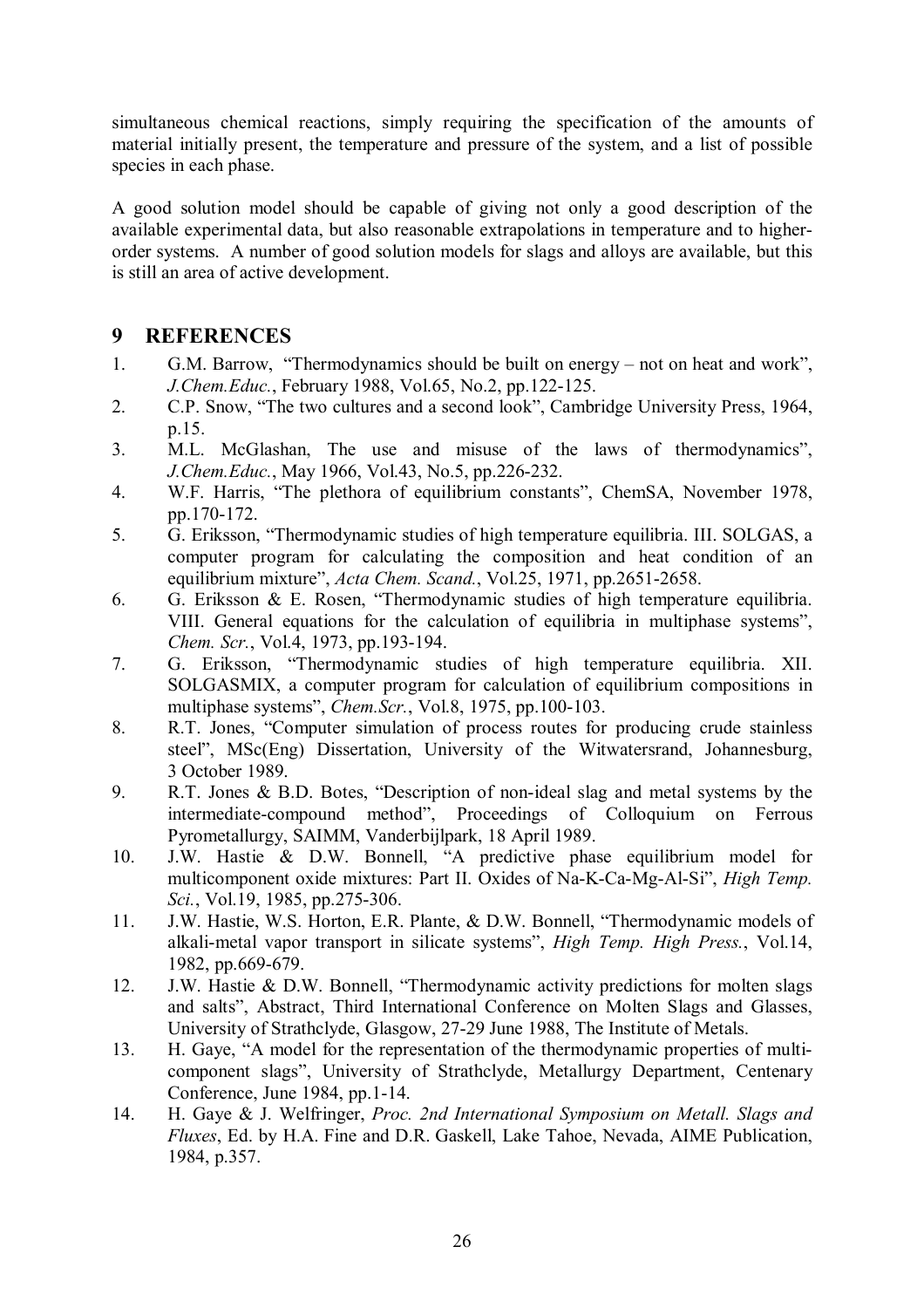- 15. A.D. Pelton & M. Blander, *Proc. 2nd International Symposium on Metall. Slags and Fluxes*, Ed. by H.A. Fine and D.R. Gaskell, Lake Tahoe, Nevada, AIME Publication, 1984, p.281-294.
- 16. Thermfact, 447 Berwick Avenue, Mont-Royal, Quebec, Canada, H3R 1Z8.
- 17. W.T. Thompson, C.W. Bale, A.D. Pelton, "Interactive computer tabulation of thermodynamic properties with the F\*A\*C\*T system", Journal of Metals, December 1980, pp.18-22.
- 18. A.D. Pelton & C.W. Bale, *Met. Trans.*, 21A(7), 1990, pp.1997-2002.